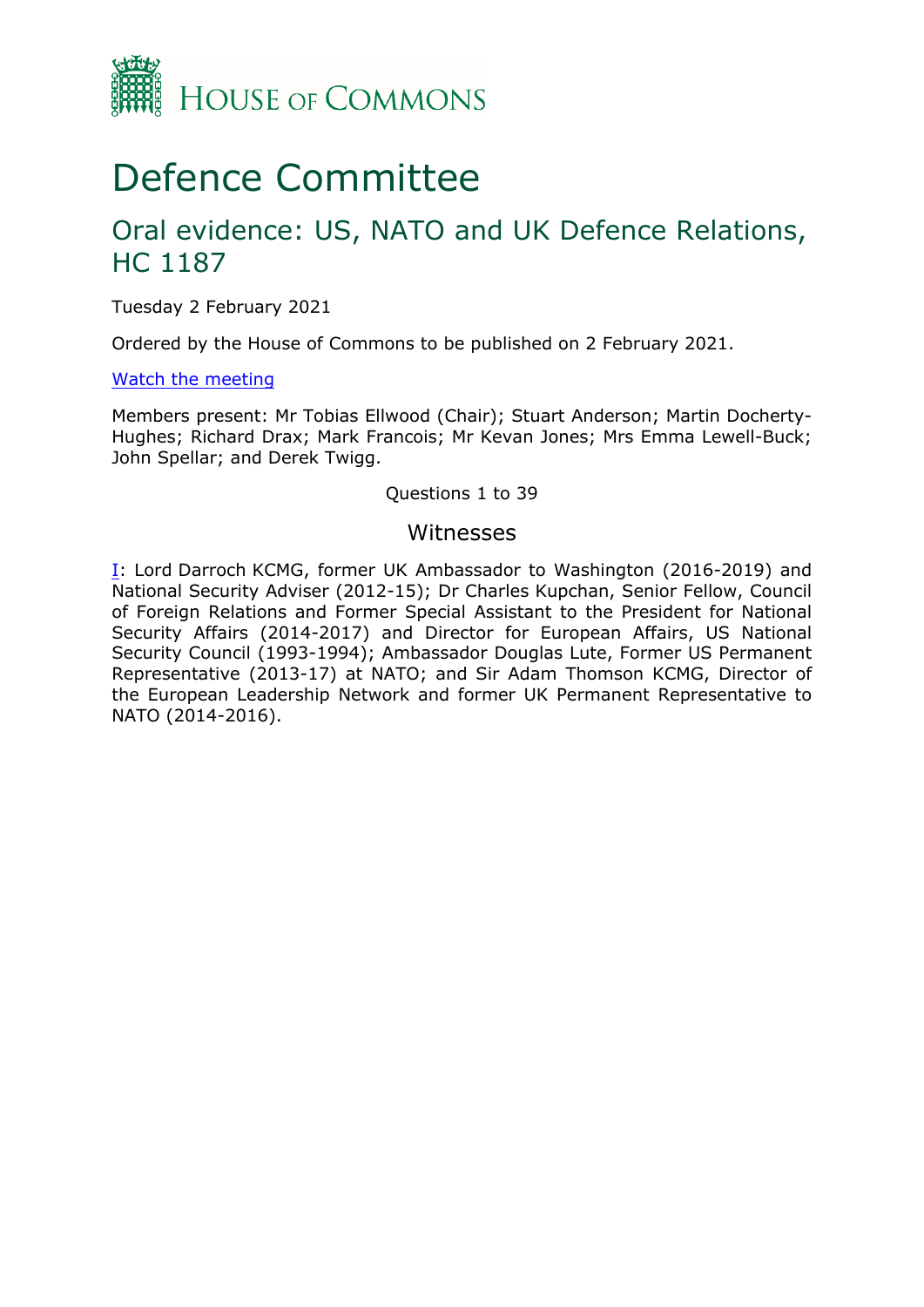

### <span id="page-1-0"></span>Examination of witnesses

Witnesses: Lord Darroch, Dr Kupchan, Ambassador Lute and Sir Adam Thomson.

Q1 **Chair:** Welcome to this Defence Select Committee hearing where we are focusing on NATO, the US and UK defence relations. I am delighted to have a formidable line-up today. We have Lord Darroch, former UK Ambassador to Washington and former National Security Adviser; Dr Charles Kupchan, senior fellow of the Council of Foreign Relations and former Special Assistant to the President for National Security Affairs, from 2014 to 2017 under the Obama Administration; Sir Adam Thomson, director of the European Leadership Network and former UK Permanent Representative to NATO; and General Douglas Lute, who was the US Ambassador to NATO under the Obama Administration. Sirs, thank you for your time this afternoon. It is a real pleasure to have you.

As I have touched on, the purpose of this session is to explore the challenges and opportunities for strengthening NATO, the US and UK defence relations within the context of the new US Administration and the UK's departure from the European Union. I will invite each one of you to say a few opening remarks. Sir Adam, we will kick off with you. Thank you very much indeed for your time.

*Sir Adam Thomson:* Thank you very much for the opportunity to be with you this afternoon. I would like to offer three very brief observations. One is that alarm about NATO, the transatlantic relationship or the UK, although fashionable, is overdone. NATO isn't breaking up, the UK still carries real weight in the alliance, and transatlantic security relations are not in terminal decline.

My second point is that, although collective defence will remain at NATO's core, it will have to be pursued in some non-traditional ways. I think that includes fewer American capabilities in Europe and more European ones; not just hard defence, but more diplomacy, resilience and risk reduction; and less pure-NATO and more close collaboration with the European Union and other international partners.

Finally, seen from my vantage point as the director of a pan-European network of leaders dedicated to a safer Europe, it would be in the interests of the UK, NATO and, I think, transatlantic relations if the United Kingdom led for Europe on much of the agenda for the next few years. In particular, I believe that HMG needs to lead a long-term drive in NATO to build European military capabilities and defence industry, so that Europe and European allies become far better military and political partners for the United States.

Q2 **Chair:** Sir Adam, thank you very much indeed. Lord Darroch, let's turn to you next—let's do the Brits first.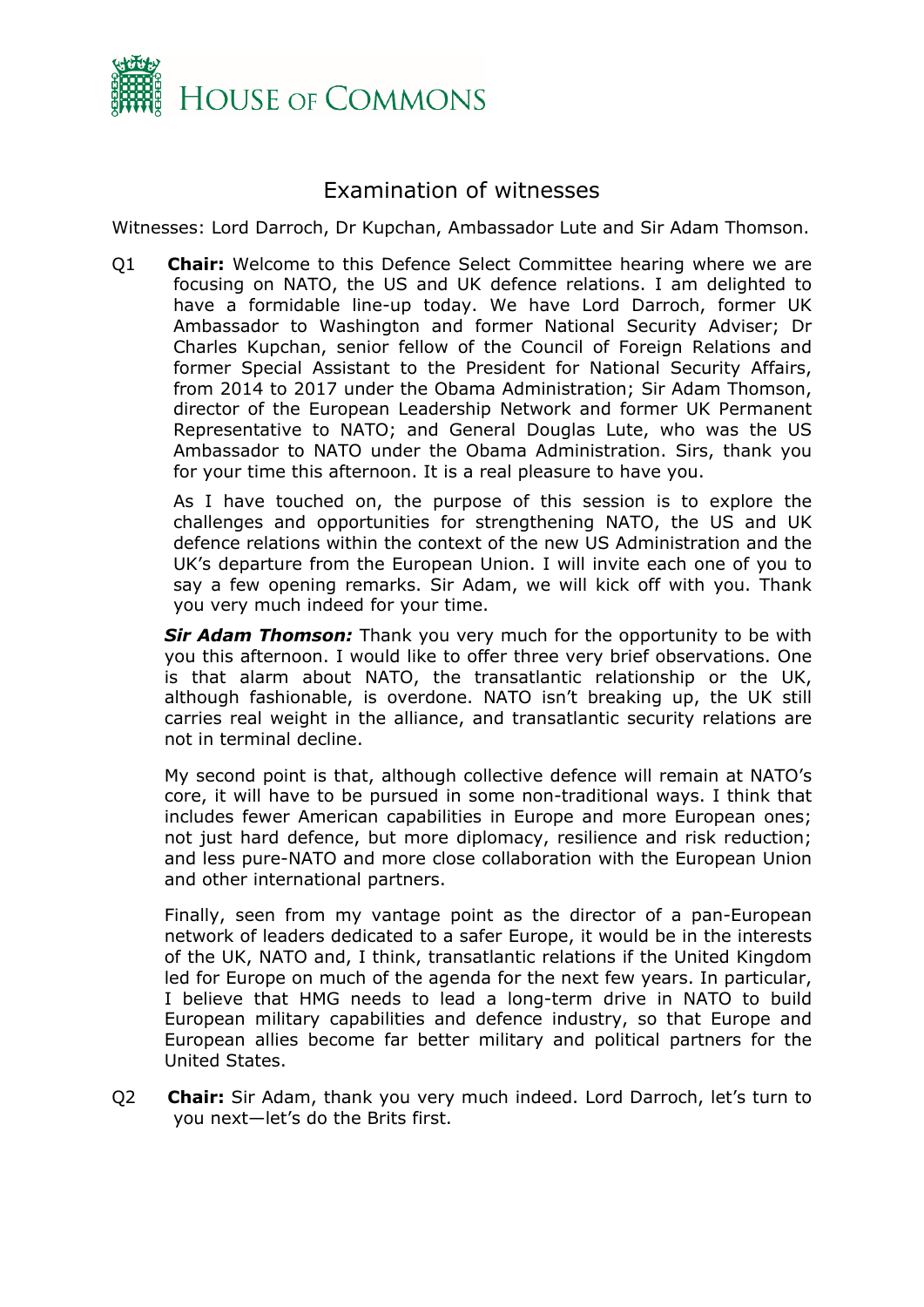

*Lord Darroch:* Thank you, Chairman, for the invitation to this session and for the opportunity to make a few introductory remarks. I will try to stick to your two minutes, but apologies in advance if I go a minute over.

I want to make four quick points, all of them about the bigger picture of UK-US relations. The first point, I confess, is prompted by a report on UK-US relations that was published a day ago by Policy Exchange. The report says that the UK is suffering with a severe—I quote—"elite opinion crisis" in the US, "from the floor of Congress to the pages of the New York Times". It says, in particular, that Democrats see British influence as "in Brexit-induced decline and protracted crisis"—I quote again.

It largely lays the blame for this at the door of the British embassy in Washington, arguing that with a better communications strategy, perceptions of the UK would be and would have been transformed, and, in particular, that the Democrats would have a much more positive view of the UK's position and condition and of Brexit. I think that all of this is excessively gloomy and hand-wringing, but I do think that there is some truth in the assertion that there is an elite opinion crisis about the UK—not just in Washington, but worldwide.

I have been out of action on all this for quite a long time, but I do respectfully question whether this is all down to the embassy, whether in my time or under my successor. I resigned in July 2019, while Theresa May was Prime Minister. Over the preceding three years, a Prime Minister, a Foreign Secretary and two Brexit Ministers had resigned; the Government had lost four meaningful votes on its Brexit deal, some of them by huge margins; Parliament and the country were deeply and bitterly divided; and there was a particular issue over the risks of Brexit requiring a hard border between Northern Ireland and the Republic of Ireland—an issue that the Democrats were watching very closely. A few weeks after I left, Theresa May resigned as well, so we lost a second Prime Minister.

Meanwhile, to give you a picture of the time, we were getting almost daily communications advice from London on what we should be saying, mostly centred on the line that, "Brexit means Brexit", and, "Tell them that we will win the next meaningful vote." I and the embassy tried—I promise exceptionally hard to present as positive a picture as possible, but against this background, it was, to understate matters, an uphill task. I think the idea that a different communications strategy would have turned this around and made the UK look great is, frankly, a bit of a fantasy.

My second point is on what we should be doing to change these perceptions, to the extent that they exist. The Policy Exchange report has lots of ideas. Some of them are actually rather creative and good. Some of them, I think, are not so good. They mostly involve creating new thinktanks, some in the UK and some in Washington, more resources for institutions like Chatham House and RUSI, new specialist sectoral ambassadors—a finance ambassador in New York, an ambassador to Congress and DC, and an ambassador to Silicon Valley and San Francisco,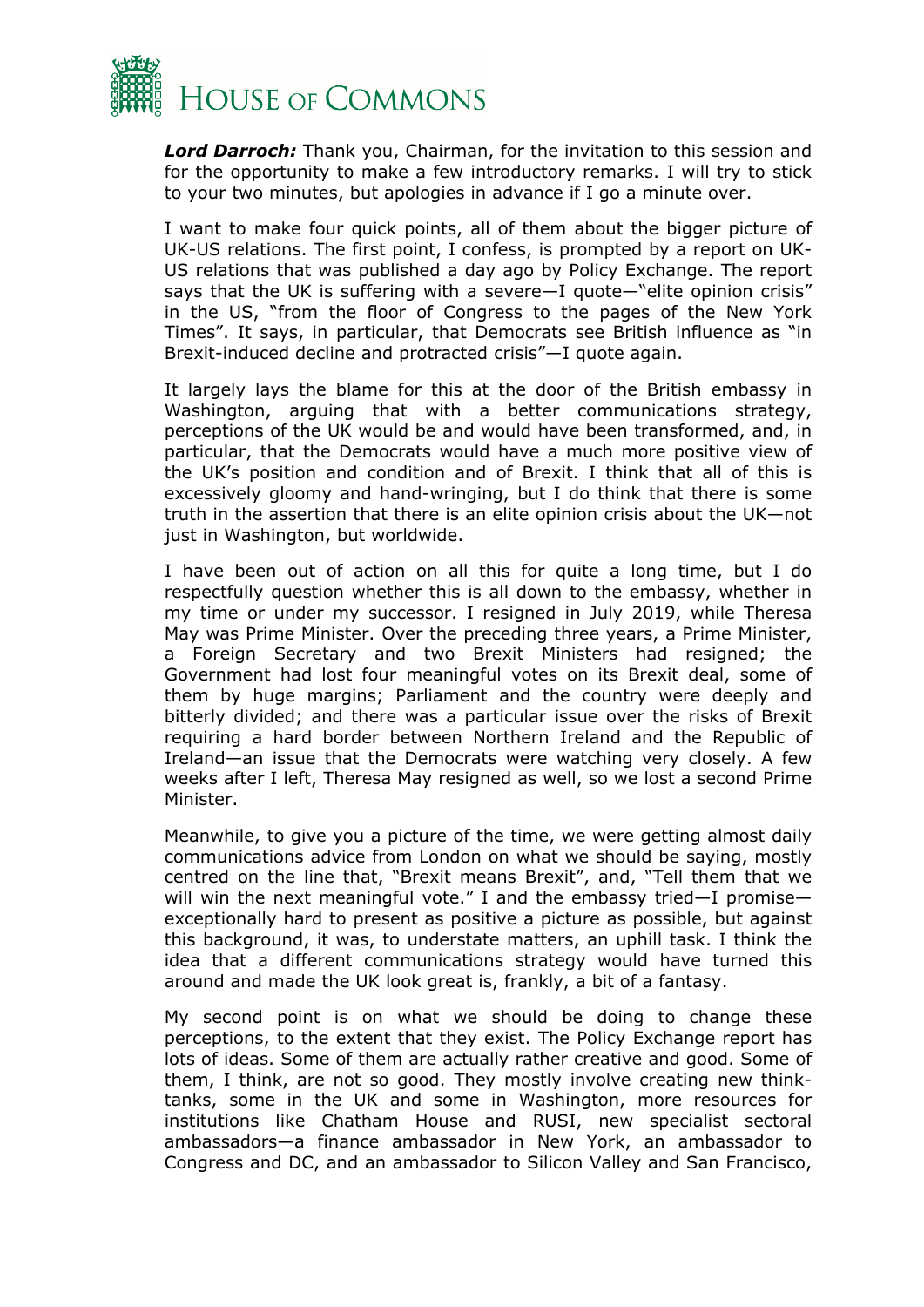

which, by the way, already exists—a new exchange programme with the US, and a lot more resources for the embassy in Washington.

I think it is great, and possibly a first, that Policy Exchange is proposing substantial new resources for the diplomatic service. It is a fact that British embassies worldwide were hollowed out during the years of austerity, but here's the thing: I do not believe that it is going to happen. While the British economy recovers from the ravages of the pandemic, resources are going to be even scarcer than usual. I do not think that they are going to be thrown at the diplomatic service.

That leads me to my third point. I do not actually believe that repairing what reputational damage exists is primarily about reinforcing embassies worldwide. Diplomacy can make a difference, but it is the final 5% to 10%. What counts most of all is how Governments are performing and, above all, how the economy is performing. If we can emerge strongly from the pandemic and can achieve better growth rates than France, Italy and Germany, I guarantee that that will do far more for our standing in Washington—indeed, worldwide—than some shiny new comms strategy.

We already have a couple of positives on which to build. The AstraZeneca vaccine, which is likely to be the one most deployed worldwide, is a British invention, and we have the best vaccination programme, I think, in the world.

Finally—I promise to finish soon—in the same context we have two great opportunities in UK-US relations. As chance would have it, we are hosting two big international events this year: the G7 summit in Cornwall and COP26, the big environmental conference in Glasgow in November. Both of these really matter, I believe, to the new US Administration. The G7 can chart the way for the global economy to recover from the pandemic, and COP26 will be both a celebration of the US rejoining the Paris deal and a moment for a collective commitment to substantially greater efforts to tackle climate change.

I think we need to work closely with the Biden team on the preparation for both of those events. If we can deliver transformational outcomes out of them, alongside achieving a strong relaunch of our economy, I would be confident that our reputation, not just in America but worldwide, will recover strongly. Even if our diplomatic service remains starved of resources, it will give our diplomats something to work with. I will finish there. Thank you for your indulgence.

Q3 **Chair:** Thanks very much indeed, Sir Kim. Let's go across the Atlantic to Dr Kupchan. Sir, the floor is yours.

**Dr Kupchan:** It is a pleasure for me to join you today. I think that we can expect there to be a significant rebound in the transatlantic relationship that builds from 20 January forward. You have in President Biden someone who has Atlanticism in his bloodstream. He has been committed to NATO and to European security as much as any major American politician. When I worked in the White House, I went to Ukraine with him I think six times.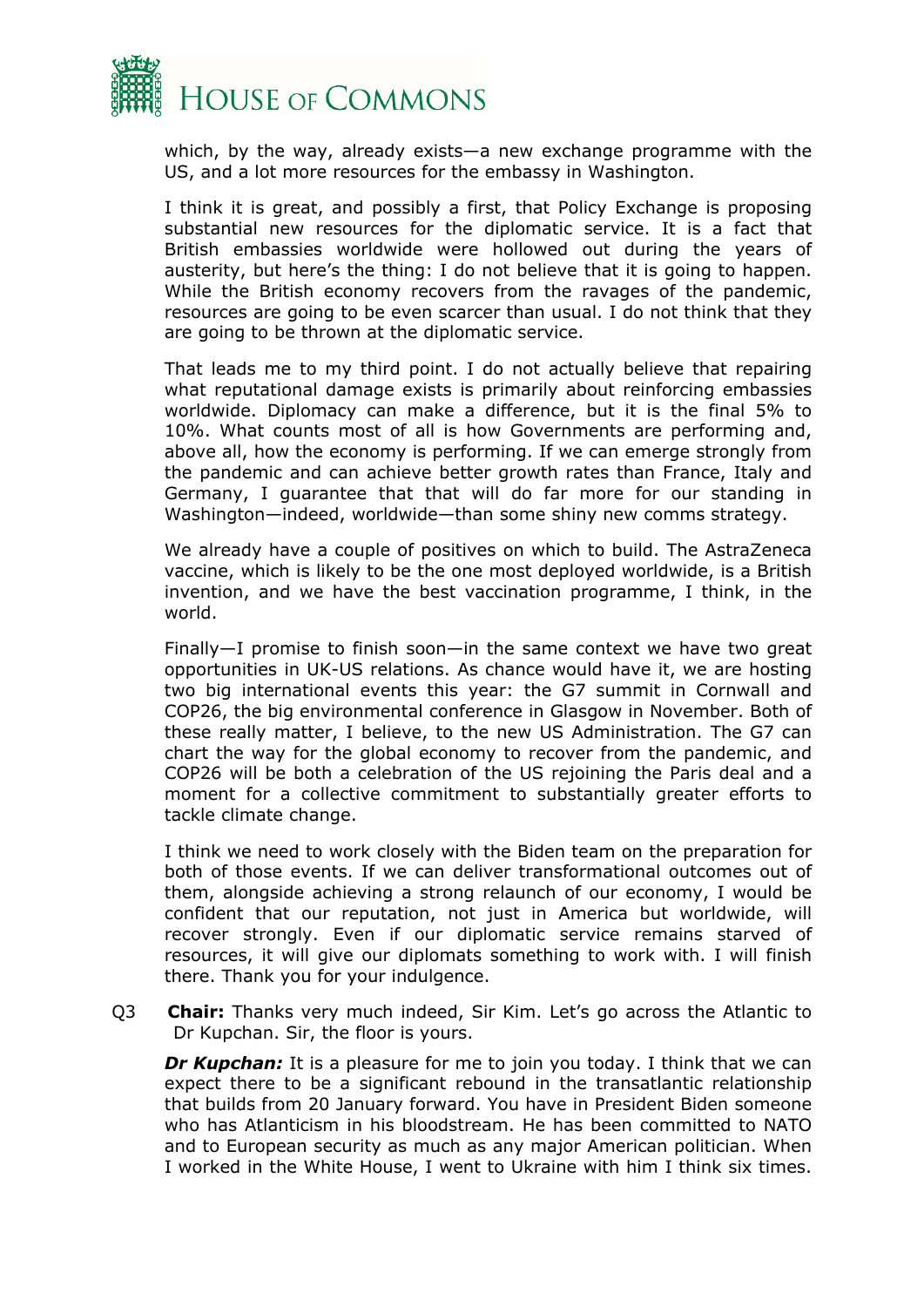

He was in the Balkans. You are pushing on an open door when it comes to a President who believes firmly in the importance of the Atlantic relationship.

Secondly, he is well aware of how much damage Donald Trump has done. There was a poll recently that came out of the European Council on Foreign Relations that said that 51% of Europeans question whether Biden can repair the political divide and be a reliable ally. I think that Biden and his colleagues will work hard to reverse that impression and rebuild trust.

Thirdly, I think he is aware that this has been a very difficult time for liberal democracy, particularly in the United States, and there is no better place to look to for help to rebuild the foundations of liberal democracy than Europe. You probably are all well aware that he has talked about a summit for democracy, or some kind of gathering that will really focus on revitalising the foundations of our way of life, so you will have in the White House an individual who is as good a partner as you have had in a very long time.

I would add—Sir Adam Thomson mentioned this—that the Atlantic alliance, NATO, took a beating over the past four years, and it is in pretty good shape. It weathered the storm reasonably well. NATO kept its head down and just kept walking forward. That gives us all reason to believe that it is in reasonably good shape moving forward.

There are three qualifications or caveats that I would like to put out, as we begin our discussion. First, Joe Biden will be a domestic President, at least for the first year. That is because we all, who live in this country, have been shocked and horrified by what has happened here, in particular the siege of the US Capitol, which took place not far from where I live. As a consequence, there is a sense that we do not need to turn our back on the Trump era; we need to learn lessons. I think you will see a Government that is heavily focused on taming the pandemic, investing in infrastructure, dealing with healthcare, investing in green technology and a whole host of other expensive and ambitious domestic initiatives. That will not necessarily mean he does not have time or energy for foreign policy—he will—but the priorities of the American President will be focused on the domestic front in a way that we have not seen for quite some time. It is important for America's allies to keep that in mind.

My second qualification would be that the US-UK relationship will remain special. It is not based on conditions today; it has deep roots that stem back to the late 19th century. We are bound together through culture, through history, through language and through common interest. That having been said, I do think that Britain's decision to leave the European Union means that both sides—both the United States and the UK—will need to look for ways to make sure that the UK remains as relevant to American diplomacy as it has for the past 100-plus years. I do think that given the economies of scale that we have today, when it comes to dealing with China and with Russia, and when it comes to global trade and the big issues that we all face, Britain, by taking itself out of the EU, has, to some extent, lost the level of influence that it had in Washington before that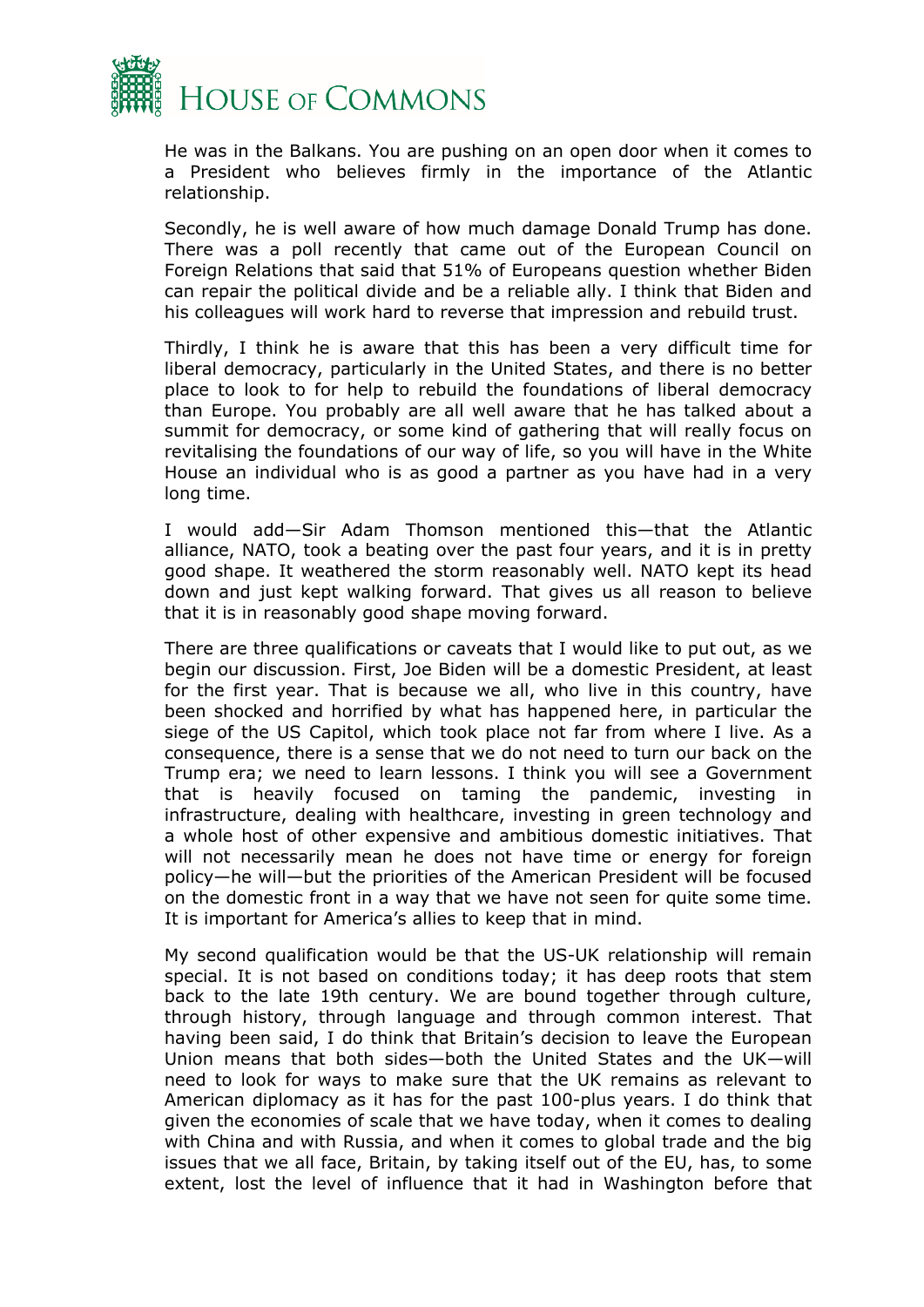

decision. As a consequence, I would argue that London should take clear steps to compensate for that move.

My final point would be to echo what both Sir Adam Thomson and Lord Kim Darroch said: there are low-hanging fruit when it comes to that task. One is G7 and COP, both of which are seen as key events forthcoming for the Biden Administration. I think the US and the UK should take advantage of those events, to breathe life into and to showcase the US-UK special relationship.

Finally, I think Biden, like Trump and like Obama before Mr Trump, will be highly sensitive to the assets, the willingness, the fervour and the activism that allies bring to the table. For my mind, we have spent too much time talking about 2% and who is spending what on defence, and not enough time talking about who is going to do what. Who is going to lift and carry burdens? So I would encourage the United Kingdom to work with its European partners to think about where the US is stepping back and where the UK plus the EU can work together to pick up the slack left by an America that, yes, will stay put in Europe and stay put in Asia, but it will likely continue the retrenchment from the broader Middle East. I think there are tasks, whether in Libya, Syria, the eastern Mediterranean or Nagorno-Karabakh, where the United Kingdom can help lead efforts to step into new roles in the security realm. I would encourage the UK to stay as lashed up to the EU as possible when it comes to European security.

Q4 **Chair:** Dr Charles, thank you very much. Finally, Doug Lute, over to you.

*Ambassador Lute:* Thanks very much; it is good to be with you today. Two years ago this month, Ambassador Nick Burns and I published at the Munich Security Conference a report from the Belfer Center at the Harvard Kennedy School. It was entitled "NATO at 70: an alliance in crisis"—NATO was 70 years old in 2019.

We listed 10 challenges faced by the alliance. The first and most significant at that time, in 2019, was the absence of reliable and committed US presidential leadership in NATO. An additional nine crises followed that. We have addressed that first one, thankfully, with Joe Biden: reliable, committed and dedicated leadership of the alliance, again. That is probably the most important, because it enables NATO's response to all the other challenges that it faces.

I am reminded of the Biden campaign slogan: "Build back better". The building part, and coming back, will be demonstrated from the top. The President has already engaged key alliance leaders, likewise his Secretary of Defense and Secretary of State, who have been busy on the phones to demonstrate that they are back.

But to be better, there are two challenges that the Biden veterans from the Obama Administration did not face in 2016: Covid, obviously—the impact of Covid on the economy—and social justice issues, which were present in 2016 but are much more front-of-mind now. All these take a domestic setting that is paralleled on the international front.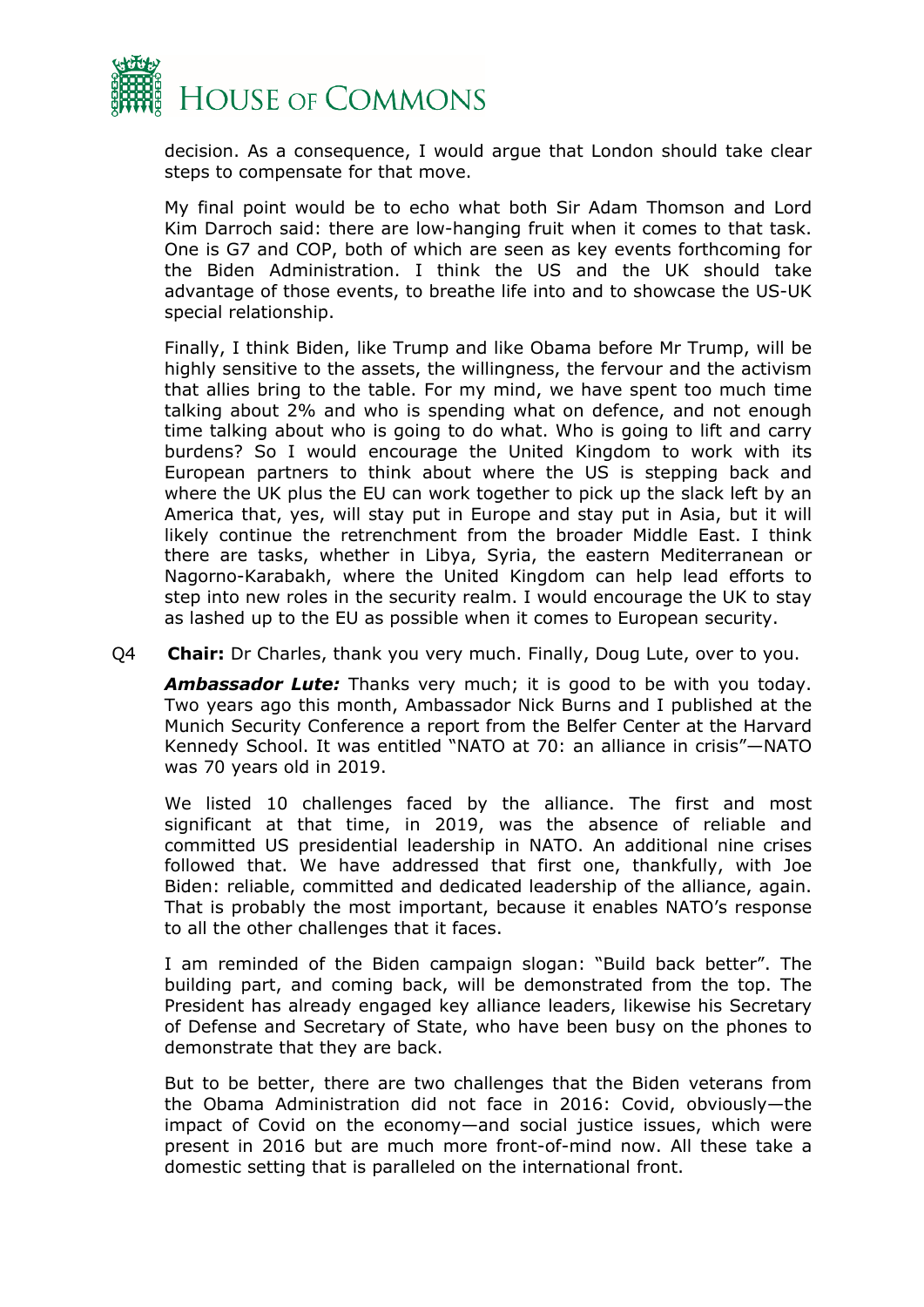

Two macro-trends will characterise Washington in the next four years, and most especially in the next two years—during the first two years of the Biden Administration. The first macro-trend will be Covid, the economy and social justice issues. Those combine to indicate that the Administration will be inwardly focused, and domestically focused. To some extent, it will—I believe—be self-absorbed with these challenges inside the United States. That is distinctly different from the recent past.

The second macro-trend will be the competition with China. There is an important and sometimes missed role here for the transatlantic relationship. Key leaders in the Biden Administration believe, like me, that the best way to compete with China is to polish, reinvigorate and reinvest in our alliance structures, starting with the alliance structure in NATO, but also including American alliances in the Pacific: Japan, South Korea, Australia and so forth. With those alliances reinvigorated, the United States can compete on that basis with China and, to a lesser extent, with Russia. Neither of those competitors—China or Russia—has anything to compare with our alliance structures. From a macro or grand strategy perspective, alliances will be a major foreign policy theme of the Biden Administration. I will stop there and look forward to any questions.

**Chair:** General, thank you. There is an awful lot to unpick there. We can say that the international to-do list is huge in some areas, but there is an energy for both countries to want to work together; the question we now want to explore is how. Before we can even do that, though, we have to take stock of what happened over the last four years. Derek, can I hand over to you to help us do that?

Q5 **Derek Twigg:** Lord Darroch, what impact do you think the Trump presidency had on US-UK relationships?

*Lord Darroch:* I can only speak for the first two and a half years of the Trump presidency, because I left in the middle of July 2019. We started well: we got the first visit of any international leader to the White House only a week after inauguration. Frankly, it then did not prosper. The personal relationship between President Trump and Theresa May was at best strained and had its acrimonious moments.

A defining feature of the Trump Administration was that it did not really do consultation. One thing about being in an alliance, although of course all of us bring less to the table in NATO than the Americans do, is that you would expect to have some consultation or discussion before major decisions that affect your national security are taken. That did not happen at all: consultation before decisions were announced just did not happen, at least in my time in Washington.

For example, when the US withdrew from the Paris climate change deal, we heard about it in advance because it was leaked to the press, so we tried to get in and talk to people before it was actually announced. But between the leak to the press and the announcement, usually just in 24 hours, they withdrew from the deal rather suddenly. They withdrew from the Iran nuclear deal suddenly while the then Foreign Secretary, now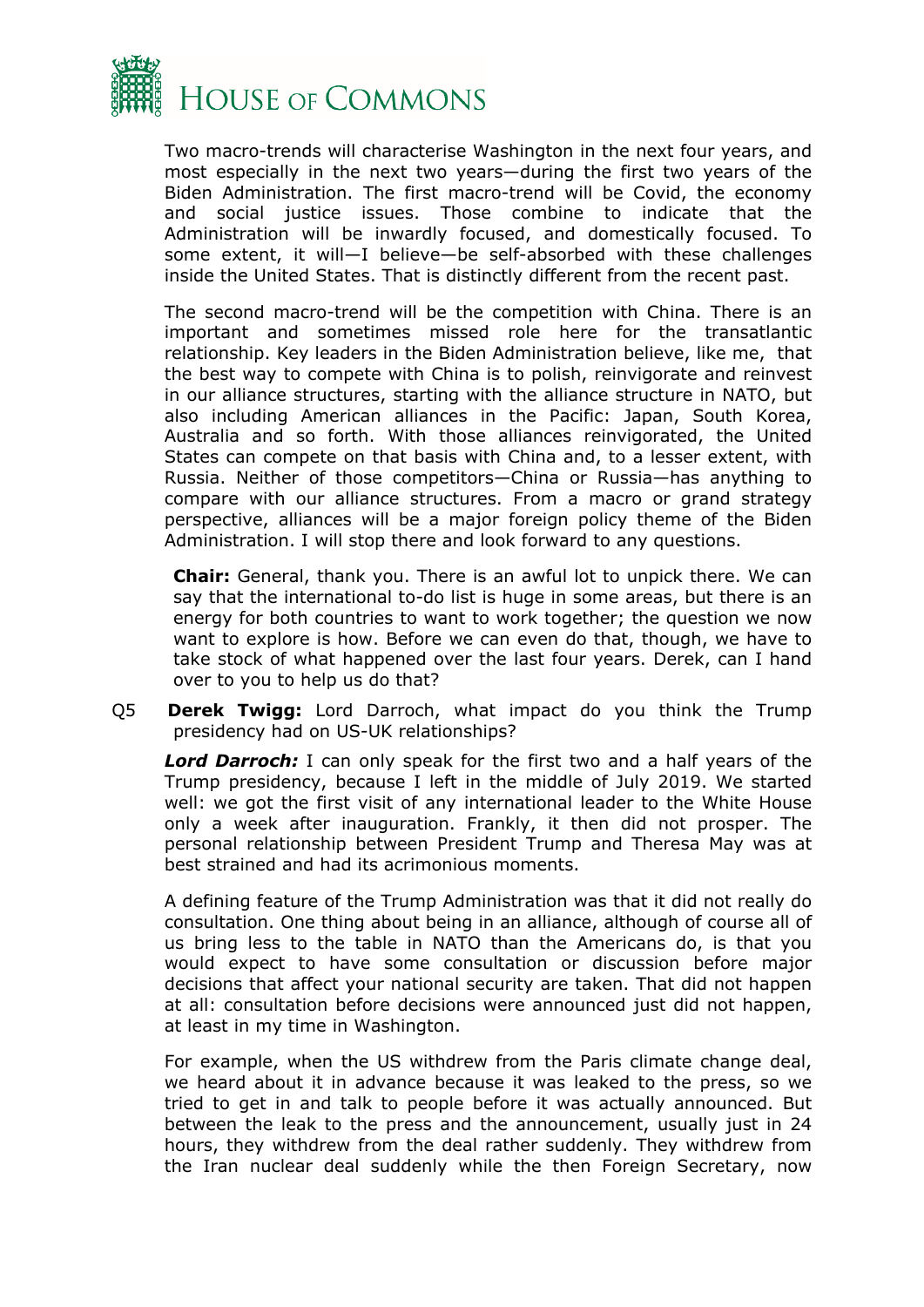

Prime Minister, was more or less in the air to Washington to try and persuade them not to.

To have that kind of hazard of non-consultative process in decision making, together with a strained relationship at the top between the President and the Prime Minister, makes it quite difficult to achieve the things that you would want to achieve out of this relationship.

Q6 **Derek Twigg:** Do you think the concerns about the reliability of the US as an international partner will continue with the new Administration? Are you more hopeful?

*Lord Darroch:* Even during the Trump era, the bedrock of the relationship—defence, security and intelligence—was as strong, if not stronger, than ever. That carried on, and the respective institutions on both sides of the Atlantic built and developed their links and did new things to draw them closer together. That aspect of the relationship continued to prosper even while things were difficult at a senior political level, and it is a very good foundation on which to build what I expect to be a rather more normal and constructive relationship with the new Administration.

Moreover, the fact that we are bound to be talking to them in quite a lot of detail about what they want to achieve from the G7 and from COP26 in Glasgow means that—not that there would be any reluctance—we have to do this. We have to work together on achieving outcomes from these meetings. All of that means that the channels between Washington and London are bound to be pretty active over the next 12 months.

**Derek Twigg:** My last question is to Dr Charles Kupchan, but I think he has gone for the moment, Chair.

**Chair:** We will come back to him, Derek. Let's move on to Martin Docherty-Hughes.

Q7 **Martin Docherty-Hughes:** How do the witnesses expect the new Administration in Washington to go about repairing its relationships with allies, as President Biden has promised to? Importantly, what partnerships will the President prioritise? I will come to you first, Kim.

*Lord Darroch:* Doug will have a more informed answer to this than I do, but I would expect the President to find ways—whether it is going to Brussels for a NATO summit or some other mechanism—to reaffirm the US commitment to NATO, and in particular to do the thing that President Trump famously avoided doing on his first trip to NATO headquarters, which is to reaffirm total US commitment to article 5: the principle that an attack on one is an attack on all. That is fundamental.

I would be surprised if President Biden did not continue, in a more diplomatic way, to press allies to spend 2%. I know that Charlie Kupchan said that that will be less of a central point, but nevertheless it is a reality that a large number of NATO allies—far too many—do not pull their weight in defence spending. You can do it politely or you can do it more harshly,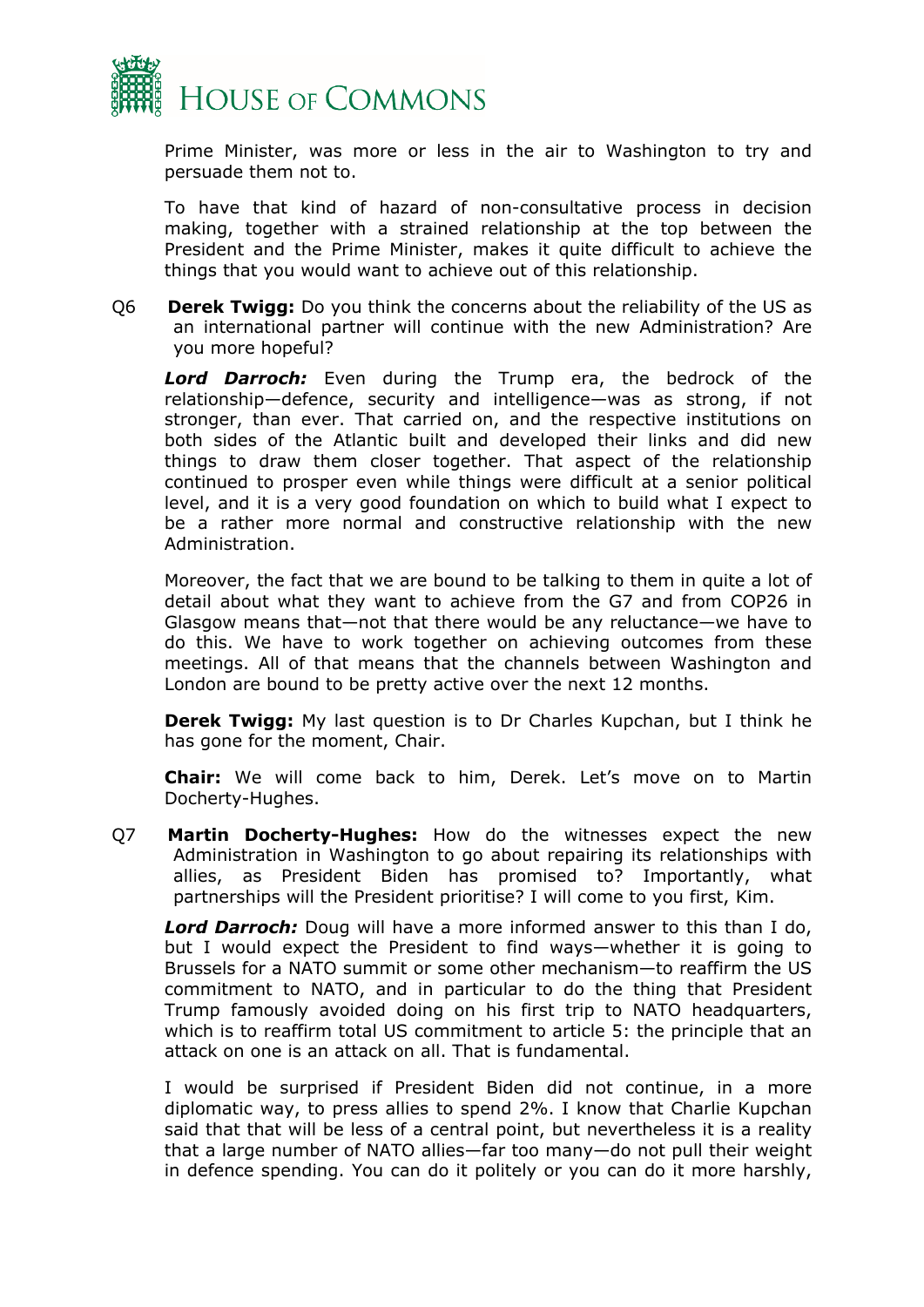

as President Trump did, but they need to be encouraged to do more, so I do not think that that will stop.

US commitment to NATO is not just about saying that it supports article 5; it is about the resources that it puts into NATO. I think that that will be restored to the levels that we are used to. There will not be talk any more about withdrawing US troops from Europe—taking resources away from NATO headquarters and that kind of thing.

Also, we were not the only ones who noted that consultation was abandoned in the Trump era. It is as important for the French, the Germans and others as it is for us, and I am confident that President Biden's Administration, which has some very experienced hands in it many of whom were part of the Obama Administration—will conduct their diplomacy, again, more normally and more conventionally, and will consult allies before big decisions that affect European security are taken.

Q8 **Martin Docherty-Hughes:** Doug, do you want to come in on the types of partnerships that the President will prioritise?

*Ambassador Lute:* Sure. I think, through the NATO lens, that the US will look to the UK for close partnerships in niche capabilities. Let me outline several of those, which are traditionally US-UK capabilities that reflect the special partnership. The first is on the intelligence sharing side. The US and the UK are really the cornerstone states of the Five Eyes—*[Inaudible.]*

**Martin Docherty-Hughes:** Doug has frozen for a second, Chair. I do not know whether Adam or Charles want to come in.

Q9 **Chair:** Charles, do you want to continue while we get the comms sorted out?

*Dr Kupchan:* Happy to. Doug was talking about the importance of filling niche capabilities. I would reinforce the degree to which both Doug and I have focused on the domestic imperatives that the Biden Administration faces, and as a consequence the degree to which the Biden Administration will look particularly to traditional allies in Europe to bring more to the table.

I find it reassuring that the British Government have announced a significant increase in defence spending. As I think Lord Darroch said, we need to continue the peer pressure on European allies to do more, but, as I said, I think that the UK should work with its partners in Europe to focus on specific tasks that can be fulfilled, and—

Q10 **Martin Docherty-Hughes:** Sorry to interrupt; I know that other Members will want to get in. In terms of those European allies, not just those in NATO, is it possible to touch on the Hiberno-American special relationship and to reflect on how organised Ireland is—not just on Capitol Hill, but in the state capitals—and how important that relationship will be for Europe?

*Dr Kupchan:* The relationship between Ireland and the United States?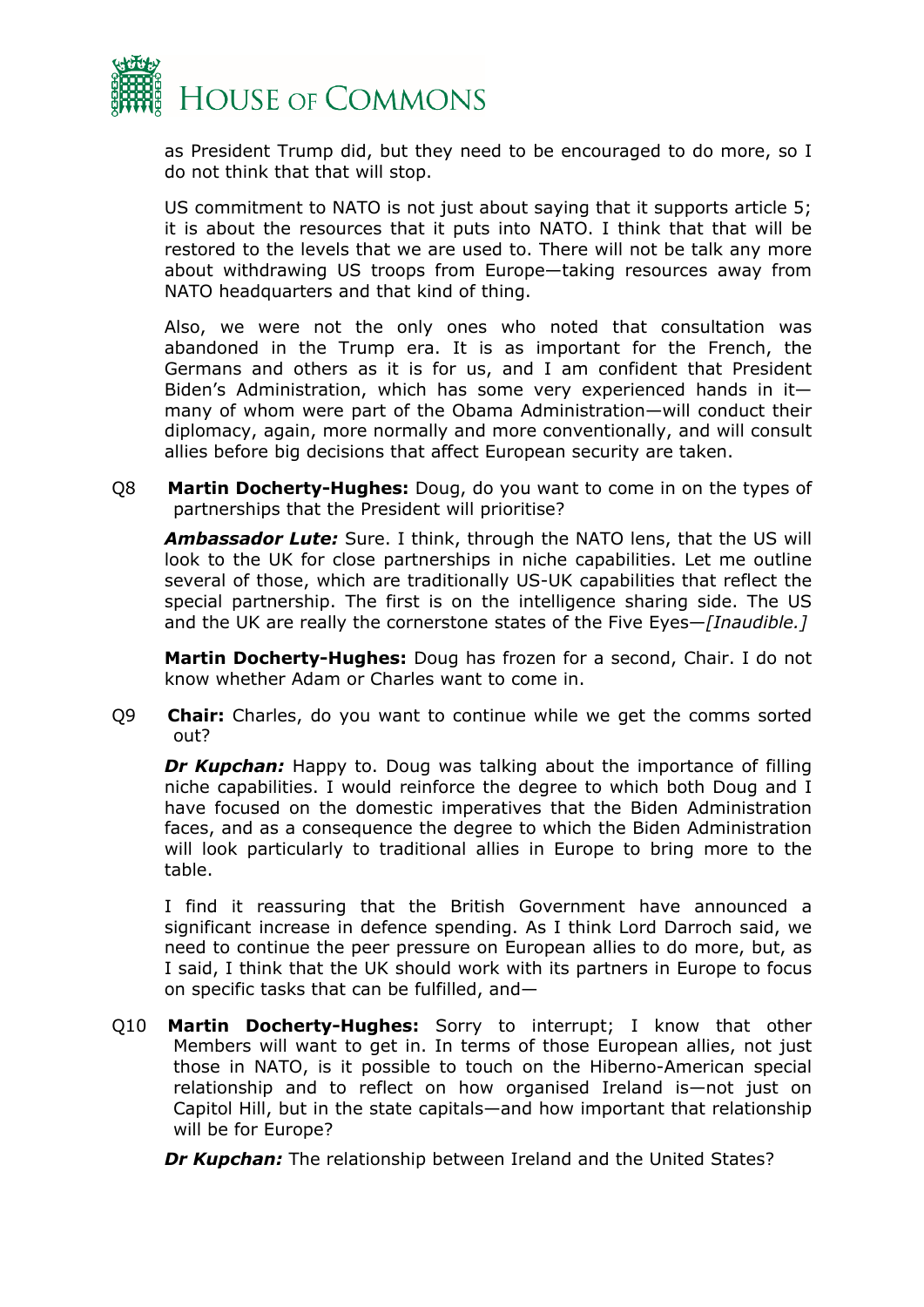

#### Q11 **Martin Docherty-Hughes:** And the new President.

*Dr Kupchan:* It depends on what you mean. If you mean in terms of geopolitical engagement, I am not sure I see where you are leading with that question. I think that the Biden Administration was concerned about the implications of Brexit for the border between the Republic and Northern Ireland. Those issues seem to have been resolved, at least for now, but when it comes to the broader issue of the strategic relationship across the Atlantic, I am not sure I see what role Ireland will play in that respect. But I will defer to Doug here, and others who have more of a focus on NATO.

Q12 **Chair:** Thank you for that. Doug, I think we have lost the picture but have the sound still. Do you have anything to add on the repairing of the relationships?

*Ambassador Lute:* Can you hear me now? Sorry—*[Inaudible.]*

**Chair:** I think we are struggling with that a bit. Can I move on to Richard Drax, please?

Q13 **Richard Drax:** Good afternoon. It is a pleasure to have such distinguished witnesses—welcome. To Dr Kupchan first, then Ambassador Lute: what do the President's appointments tell us about the likely future direction of the Administration?

*Dr Kupchan:* I think that the team that President Biden has put together is a group of seasoned professionals, unlike the folks who occupied the prime positions during the Trump Administration. I think you will see a group of people who will essentially move away from "America First" and return, in a couple of different respects, to two key traditions that have been with the United States since Pearl Harbour, and actually before.

One is being a team player. I think you can expect a Washington that leans into teamwork. That is why I think the conversation that we are having today is so important. We have already seen the Biden Administration come back to the Paris climate agreement and the World Health Organisation. The Administration are ready to talk to Iran about restoring some kind of agreement. We do not know the outlines of that, but the United States will again be a country that is multilateralist and, as one of my colleagues said a few minutes ago, that sees its alliances as perhaps its most critical asset.

It looks like China will be the largest economy in the world by the end of this decade. What is it that gives the United States a leg up and superiority over the long run? The fact that the US has allies in many quadrants of the world and China has one: North Korea. I think this is a team that understands that coalition building and maintenance are one of the great assets of American diplomacy.

The other issue is that I think you will see a country that again returns to the traditions of liberal democracy, and that believes that America's closest allies are Canada, the UK, Germany and France. On the affinity that the previous President showed for Mr Putin, Mr el-Sisi and Mr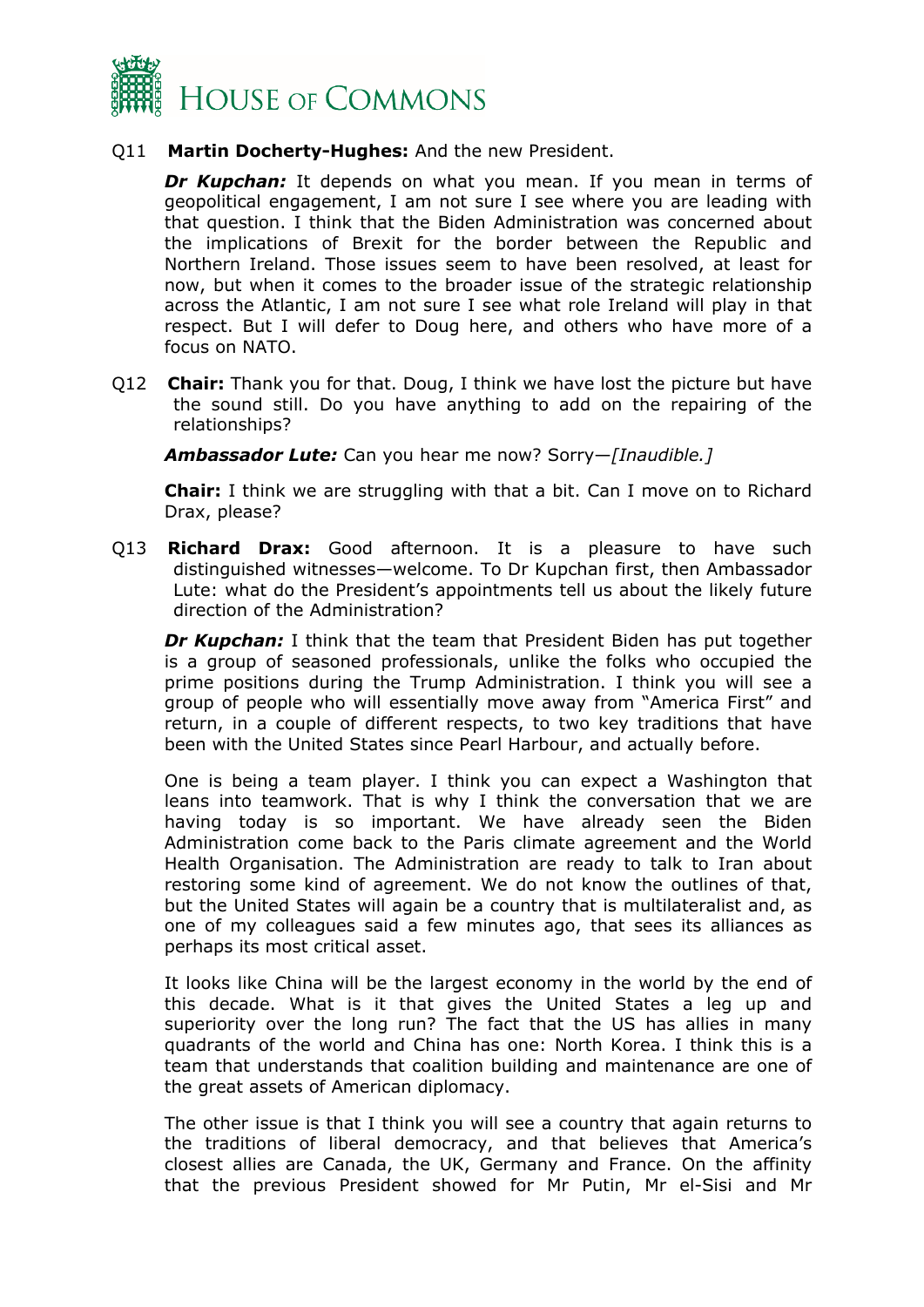

Erdoğan, those days are over. I would like to see the United States and the United Kingdom stand together to reassert their voice when it comes to standing behind the values that we, together, have been pushing out to the world for a very long time. I would put that on the list of issues where I think the US-UK partnership is key.

The final point I would add is that Tony Blinken, Jake Sullivan, Bill Burns and Joe Biden himself are internationalist. They are outward focused. They are liberal internationalists; they believe in the importance of grounding the international system on liberal democracy. However, I would reinforce the point that both Doug Lute and I made: we have serious problems here at home that need to be fixed.

I think Europe in some ways faces the same challenges because of the pandemic, because of unemployment and because of deindustrialisation. This too should be part of our conversation. What can the Atlantic democracies do together to make sure that we pass through in fine fashion this wobbly era in the institutions that we have long looked to for stable governance?

Q14 **Richard Drax:** Ambassador Lute, do you have anything to add to that? Just to recall, the question is about the President's appointments. What do they tell us about the likely future direction of the Administration?

*Ambassador Lute:* I apologise to everyone. I am in rural America, where bandwidth is challenged, maybe as a major metaphor for the bandwidth of this new Administration having to deal with European affairs. In any case, I dropped.

First, as Charlie has already described, you have a brand new set of players who combined experience and deep-seated respect for European partners. Those are irreplaceable qualities to begin resetting the relationship with Europe. Let me just test to make sure I am still on.

**Chair:** Yes, you are, all good.

*Ambassador Lute:* Okay. I believe I dropped earlier. To the earlier question having to do with capabilities and so forth, let me just review, if I may, that I think there are several military capabilities that make the special relationship special. I will just tick these high-end niche capabilities off. First, intelligence sharing; the US and the UK are cornerstones of the Five Eyes intelligence community and the US depends on that relationship. Secondly, special operations capabilities, so special operations forces; the US and the UK are world leaders in this realm and the US looks to British SOF as the most reliable partners. Thirdly, cyber, both cyber-offensive and cyber-defensive capabilities; the US-UK partnership there is irreplaceable. Fourthly, in terms of military capabilities and the like, is the UK military's capability to deploy; most prominently here you have ongoing operations in Afghanistan, but the UK lead in the NATO enhanced forward presence in the case of the UK in Estonia is a deployable capability that few other allies have. Those are the niche military capabilities that we ought to appreciate and invest in.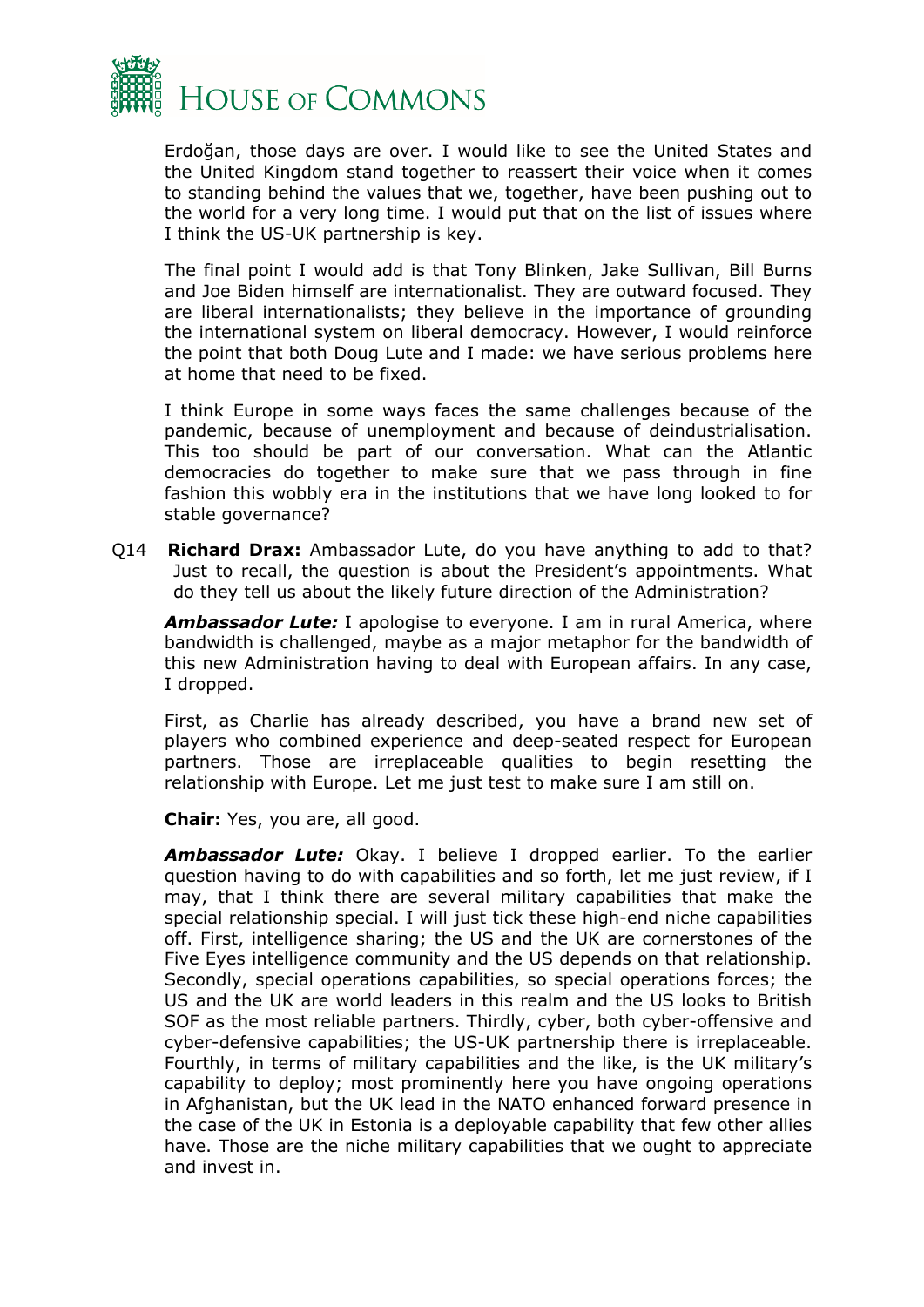

Let me finally just echo Charlie's point about values. Another, very important dimension of the US-UK relationship is this centring on democratic values. If you look across the NATO alliance today, even among allies, you have allies who are backsliding from the founding democratic values of NATO.

The second sentence of the NATO treaty highlights "democracy, individual liberty and the rule of law." I think it is very important that NATO addresses these qualities through the lens of what is going on in Turkey, Hungary and Poland today. If the Committee were to review the most recent Freedom House data, you would see a steady, more-than-adecade-long decline in the standards of democracy across NATO allies. This is another area, this question of reinforcing and re-emphasising values, where the US-UK relationship can play an important role.

Q15 **Richard Drax:** Ambassador, one last point. You mention the capabilities, and of course, no one would disagree, but to use the capability you need to have politicians to have the courage when it is needed to deploy them. Does the present team, in your view, have that backbone to lead on behalf of the free western world when it needs to?

*Ambassador Lute:* I think so, without question. This springs from their experience, so I don't have any question about this. I have known each of them for more than 20 years. For example, Lloyd Austin, the Secretary of Defense, was a West Point classmate of mine and has been a close friend for 50 years. There is no lack of backbone there.

**Richard Drax:** Thank you very much.

Q16 **Chair:** Can I just quickly pursue that, General Lute? You list the things that we are close on, but would you also agree that on both sides of the Atlantic we have become too risk-averse? We have allowed events, complicated challenges, to advance unchecked; and if there is anything to show more resolution on, it is to be able to work more collectively together to stand up to some of those challenges that we face.

*Ambassador Lute:* I think that's right, but I also believe that part of the reason why we have been more reserved or more cautious on the international scene is the rise of domestic challenges. Domestic challenges will always—sorry—trump those from overseas.

This is why in my opening comments, I, like several of my colleagues, emphasised that for the next year or so the Biden Administration will be increasingly absorbed in or internally focused on the challenges internal to the United States. So you might see more of this reservation about being active on the international front—not because there is a reticence to lead on the international front, but because of the dominance of domestic challenges.

**Chair:** That is an important point. I think Derek Twigg has to depart. Derek, do you have a final question to ask?

Q17 **Derek Twigg:** Yes—thanks, Chair. Dr Kupchan, do you think that the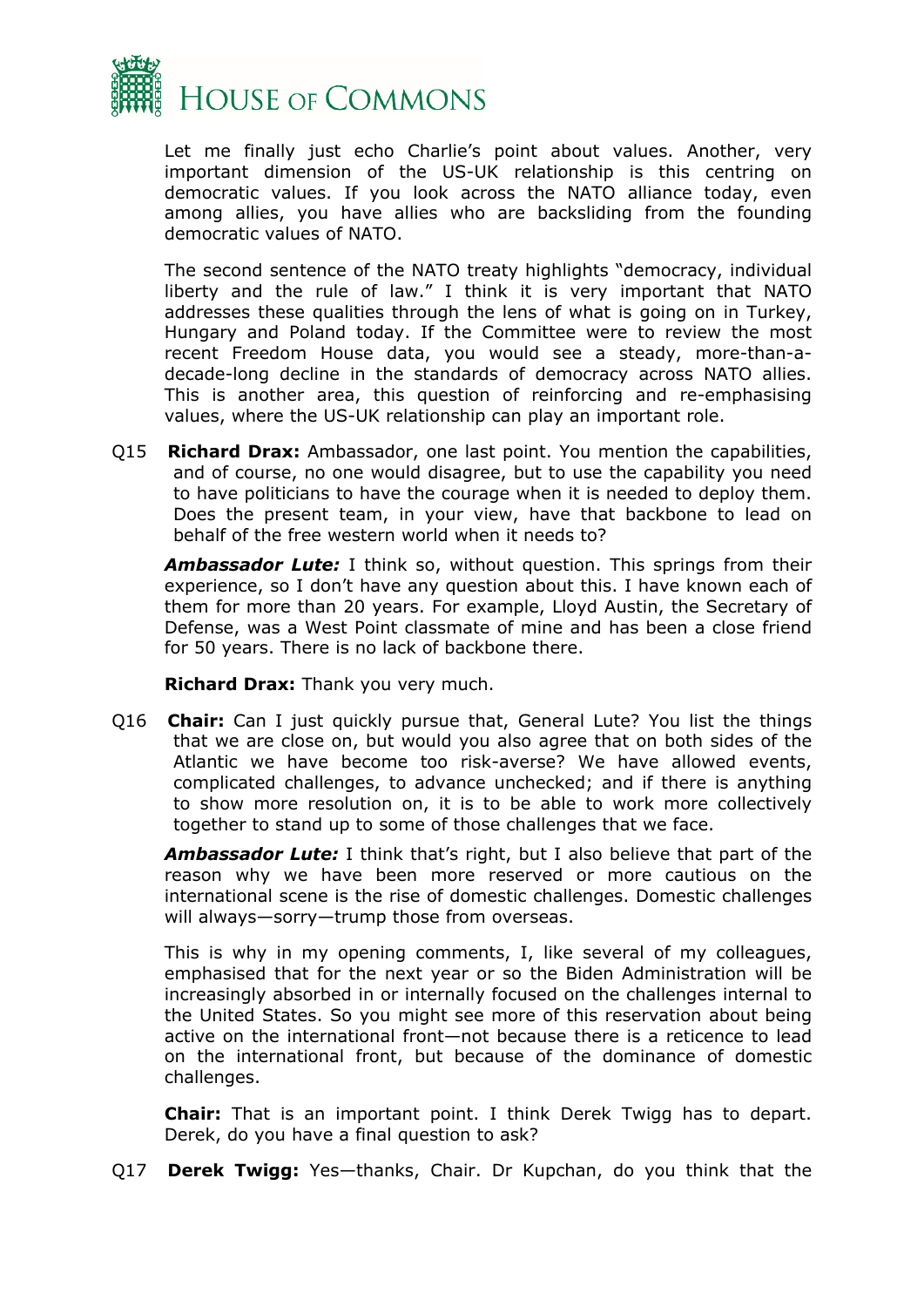

Trump isolationist foreign policy was an aberration, and how do you think that the current Administration's foreign policy and defence policy will be different from President Obama's?

*Dr Kupchan:* As Doug and I have been saying, an inward turn has been taking place in the United States, and it has been reinforced by the pandemic. As you may have picked up, I am not a big fan of Donald Trump, but I do believe that Trump sensed in the American electorate, among Democrats and Republicans alike, that a majority of Americans looked out at policy and said, "You know what? I think there's too much world here and not enough America. There are too many wars, too much free trade, too many pacts and international commitments. Let's ease off on the gas."

Trump, even though I think he did correctly perceive that sentiment, dramatically overcorrected and made a hash of responding to the sentiment, and that led to "America First". Instead of adjusting and pulling back in a modest way, he, to some extent, took a wrecking ball to the world that America made.

I see Biden's task as, to some extent, correcting for Trump's overcorrection, so I do expect him to be somewhat more circumspect, somewhat more modest, particularly in the Middle East, where Democrats and Republicans agree that the wars in Afghanistan, Iraq, Syria and Libya have not gone particularly well. What I would expect to see is a kind of meat-and-potatoes, if you will, foreign policy, in which the United States focuses more on its core strategic missions in Europe and in the Asia-Pacific region and less on the Middle East.

I don't think that engagement in the Middle East is going to end—that can't happen—but I do think you will continue to see a downsizing of the military footprint and the avoidance of wars of choice, in favour of standoff-weapons diplomacy. I think that the direction will not be isolationist; the term that I tend to use to describe where I think Biden will head is "judicious retrenchment".

Q18 **Chair:** Thank you for that. I want to move on to Russia and China, and Kevan Jones and Stuart Anderson will lead us forward. I am just touched by something you said about the relationship between Theresa May and Donald Trump. We speak about the special relationship, which absolutely is about intelligence, the military and so on. It also must involve the two very senior principal characters at the very top.

Look at JFK and Macmillan, Blair and Bush, and so on. If Donald Trump were to pick up the phone and call a Brit, was it Piers Morgan or Nigel Farage? Would you agree with that? Why did we let it happen that our Foreign Secretary was on the plane going over to the United States, unable to convince Donald Trump? Do we need to get back to the place where the first call that a wavering United States president makes is to a UK premier? Can I put that to Doug Lute?

*Ambassador Lute:* That would be the ideal place for, I think, both of our Governments to sit, but it is so dependent on the personalities involved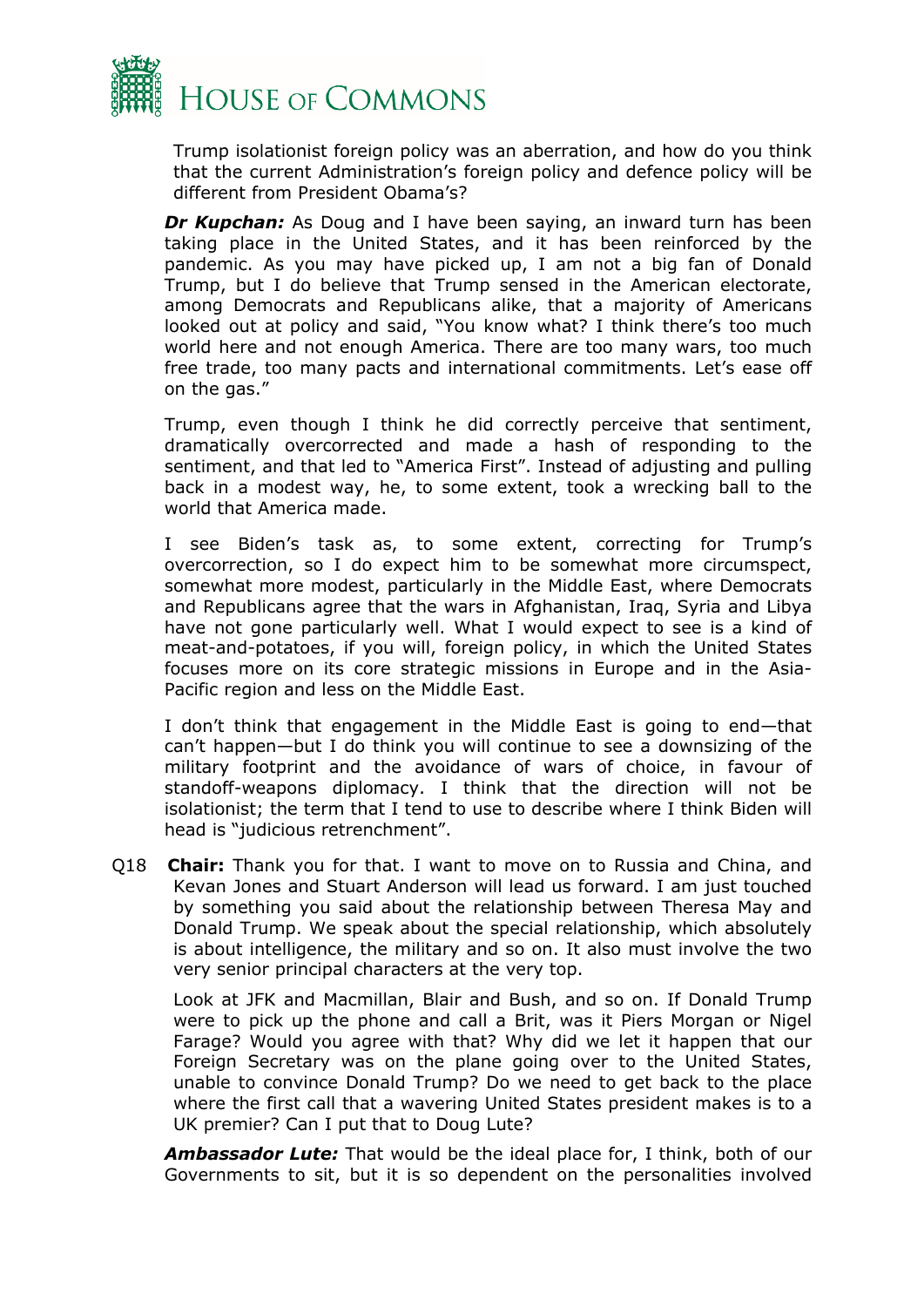

that it is really not something that we can prescribe. I think that there have been occasions in the post-world war two period where the US and the UK have been so close that that sort of relationship just seemed natural. It was anything but that for the last four years, and how it develops in the future will largely depend on the personalities involved.

Charlie and I, and our colleagues, have all made the point today that the good news is that we have reliable, experienced personalities on the US side now, with whom their UK counterparts can relate with mutual respect. That alone is a great place to start the kind of person-to-person relationships that are required—not only at the Head of State, Head of Government level, but between the lead diplomats, between the lead Defence Ministers, and ideally in the military-to-military and intelligenceto-intelligence contacts. All that begins at the top. I think what we can be assured of now is a refreshing of those personal relationships, and we will just see have to see how they go. A lot will depend on how they relate person-to-person.

**Chair:** Thank you very much indeed. Kim, you may like to answer that later, but let's make some progress for now.

Q19 **Stuart Anderson:** Hello, everyone. I listened quite intently to your comments about how the first year of the Biden Administration will probably be very domestically focused and very much looking internally, and I understand the global threats. The Committee would be interested in what approach the Biden Administration will take to countering our likely adversaries, such as Russia and China. Dr Kupchan, you touched on this before, so would you start off, please?

*Dr Kupchan:* Thank you for the question. Of all the issues that I see on the transatlantic agenda, and there are many, the one that I think will be near the top and that will be difficult to manage will be China. I think that the Biden Administration is sincere in saying, both before taking office and since, that it will seek to forge a democratic united front; it will work with its European allies and its allies in East Asia to stand up to China on trade, human rights and geopolitics. That is as it should be because, as I said earlier, the strength of the US when it comes to China is the breadth and depth of its partnerships. I think you can expect a very early conversation on this issue.

I do not think that it is going to be a cakewalk. I believe that there will be success and that there will be considerable overlap of approach, but there will be good days and there will be bad days. The fact that the European Union moved ahead with its investment treaty on the eve of Biden's move into the Oval Office is an indicator that the size of the Chinese economy and the allure of investment will, especially amid the pandemic and lagging employment and wages on both sides of the Atlantic, be a factor in the ability to forge a united front. I would encourage the UK and the US, along with the EU, to begin early with consultations on the China issue, and to do them often.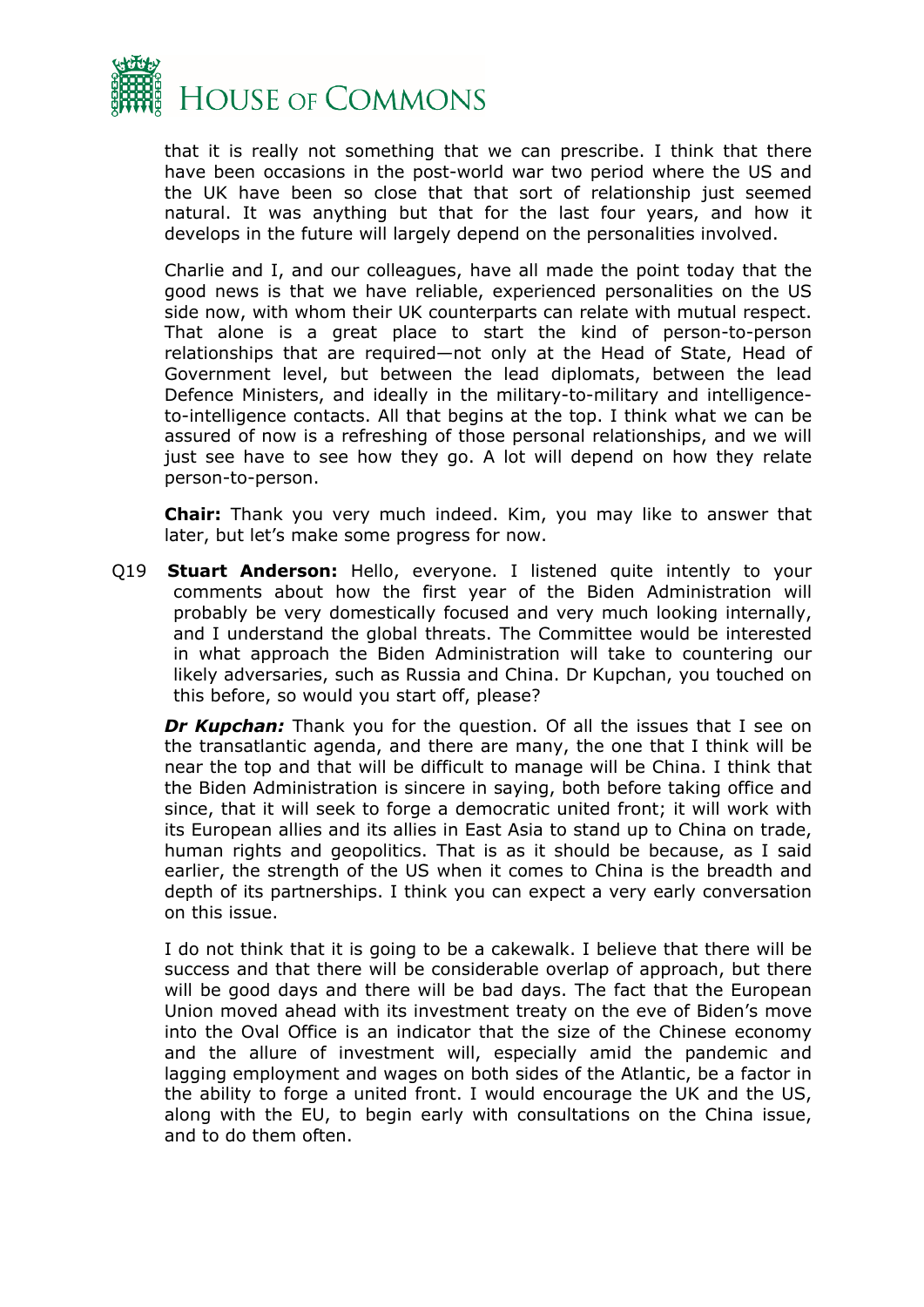

On Russia, I think that the US and the UK are as closely aligned as are any two countries. That was my experience when dealing with Russia during the Obama presidency. I will throw this out as a question for my colleagues to also opine on: is the sanctions regime firm? Where will Europe be in the post-Merkel era? I think that the Biden team will be much tougher on Russia than was the Trump team, and there will be a consistent line to stand up to Russia on human rights and on Ukraine.

But given China's ongoing rise, I think there will be a certain pragmatism, particularly in the light of the potential to draw Russia westward. The US and the UK should work with their European partners on the possibility of some kind of move towards a better relationship with Russia, but for that to happen we need to see significant movement on Ukraine in particular, and on cyber issues as well. I just don't know whether Putin is in a position to play ball, given that he has based his brand of governance so heavily on being the spoiler and on being the Eurasian nationalist that stands up to the west.

Q20 **Stuart Anderson:** Thank you. I want to drill deeper into something you said about America being more hardline on Russia, on human rights. Is the same true for China, on human rights there? You mentioned the allure of the economic situation with China, but obviously there must be concerns around human rights issues in China. Would they be as keen to push and take a hard line on that as well?

*Dr Kupchan:* You know what? That's a great question. It is an issue on which we should all stay tuned. Going back to a previous question, on the one hand, the individuals—the appointees—of Joe Biden tend to be quite firm on values. I would include Tony Blinken and Victoria Nuland, who has been nominated for the third position in the State Department, and Jake Sullivan in that. They are people who firmly believe in the importance of standing firmly behind liberal democracy, freedom, freedom of association.

On the other hand, looking at the top priorities of the Biden Administration—climate change, taming the pandemic, improving the global economy, dealing with cyber-security, taming Iran and North Korea—many of those tasks are going to require us to reach across ideological dividing lines, in particular with China. I will be interested to see how Biden navigates that tension between, on the one hand being tough on human rights, on Hong Kong, on Xinjiang, on Navalny, and on the other hand, wanting to try to do what is necessary to deal with big global issues that can be addressed only through teamwork. For me, that is one of the greater tensions on which we should all be focussed in the weeks and months ahead.

Q21 **Stuart Anderson:** I look forward to seeing how that moves forward. Before I move on to the next question, did you want to add anything, General?

*Ambassador Lute:* Quickly on your last point, having to do with values, it is really values that glue together our alliance structures. The element of common interest and so forth is really represented by those values, so I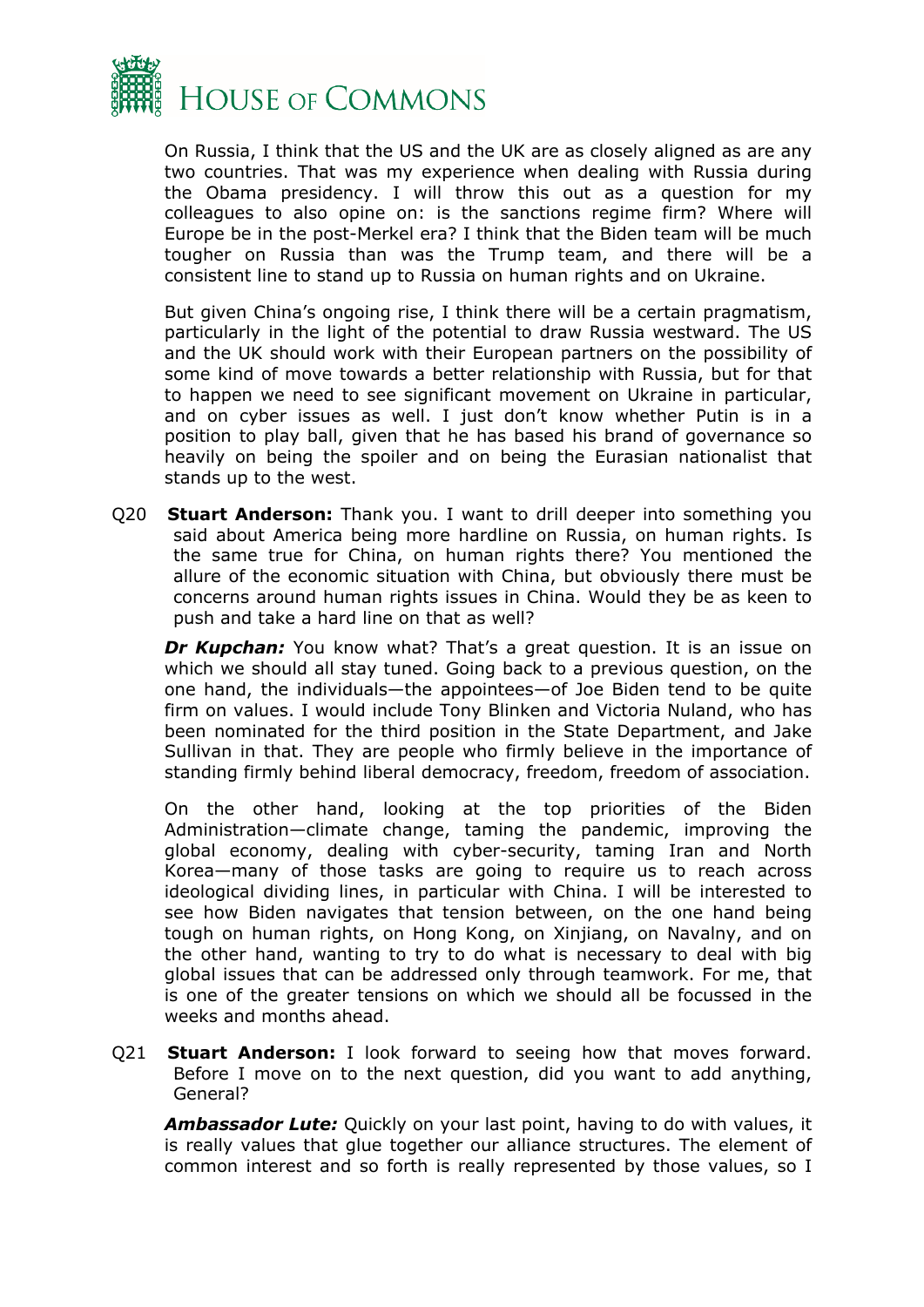

think you will see the Biden Administration re-emphasising values as a way of cohering our alliances.

We spoke earlier of the geo-strategic importance of those alliances.

With regard to Russia, I think that in the first weeks of the Biden Administration, you see a neat example of how it will try to push back against Russia but at the same time look for areas in which it can cooperate. That example is the dichotomy between arms control and the early days of reaching out in the Biden-Putin initial conversation, and agreeing in principle to extend by five years the New START agreement.

There is an element of co-operation, but at the same time the Biden Administration in its first days is having to contend with the impact of this major cyber-attack—the SolarWinds cyber-attack—so on the one hand there is co-operation, and on the other hand it is pushing back and containing the disruptive instincts of Vladimir Putin. That set of challenges—both co-operation and, if you will, containment—will serve as an early example of what is awaiting us in the first four years of the Biden Administration. It will be a blend of the two.

Q22 **Stuart Anderson:** Thank you, General. Moving on from that, Lord Darroch, it would be great if you could let us know, from what you have just heard, whether you think the UK will continue to align with Washington on our approach to Russia and China.

*Lord Darroch:* I think that Charlie has set out the dilemma extremely well. We need to challenge China on its activities and illegal claims in the South China Sea and its potential obstruction of international waters. We need to challenge it on its trade practices, its theft of other countries' intellectual property and all the barriers in the Chinese system to fair participation of foreign companies in the Chinese markets. We need to challenge it on human rights.

On all those things, we need to be working with the US to try to bring about changes in China's behaviour, but—and it is a big "but"—we are not going to be able to tackle climate change effectively without China committing to doing more and doing better. That is a case where Chinese co-operation is crucial. It is also crucial to the future of the planet. We need to balance our need to challenge China on its trade practices, its military activities in the South China Sea and its human rights record, and wanting it as a partner on climate change. Getting those two working together is going to be a huge challenge.

On Russia, Charlie is absolutely right that we are going to be the closest of the Europeans to the kinds of policies that I expect President Biden will follow in respect of Russia, which I think are going to be tougher and more challenging than the policies of the Trump Administration. But when we were part of the European Union, there was always a tension, as long as I was in the foreign service, with the US over European policy on Russia, because the further east you went in the European Union, the more those countries were looking to Russia not just for trade but as a big, powerful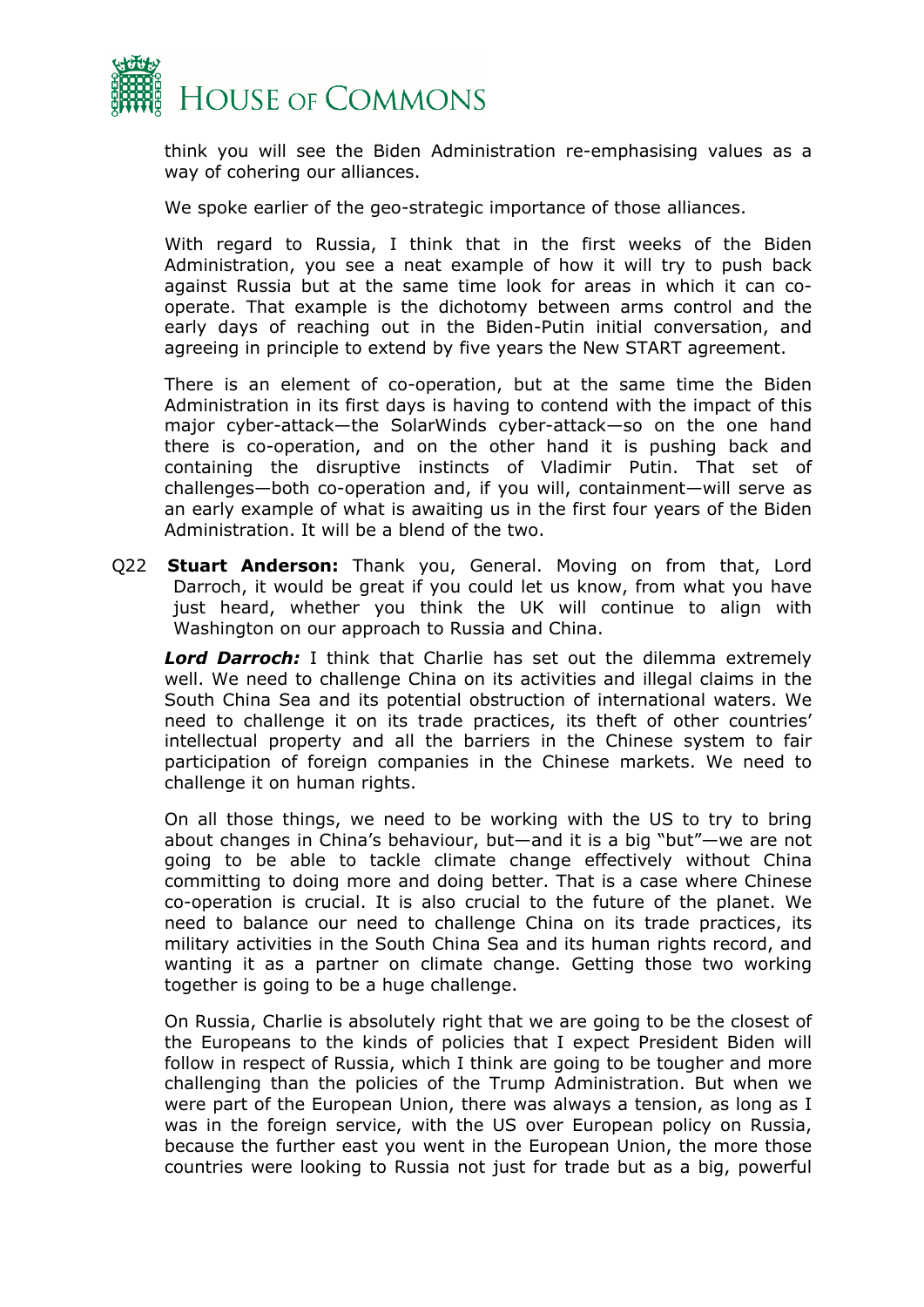

neighbour with which they wanted constructive relations, and the more difficulty you had inside the European Union about negotiating sanctions policies or other measures that were equivalent to the ones that the Americans were taking.

Now that we are out of the EU, that isn't going to be a problem for us. I imagine it will be straightforward for us to align with US policies in the future on Russia, but that tension with mainland Europe, and in particular with Germany—it has been there with Germany ever since Willy Brandt and Ostpolitik back in the '70s—can re-emerge.

Basically, there is divergence between what the UK is doing on Russia and what the rest of Europe is doing, and I think it will need some very astute diplomacy out of Washington to get the EU to where they want them to be on policy towards Russia. There is always a temptation for the Europeans to edge to a more equidistant position between the US and Russia.

Q23 **Stuart Anderson:** Would it be fair to say that, now that we are out of the EU, we are going to be closer aligned on policies with the US than we would have been if we had stayed in the EU, with that continual pull from the eastern side of the EU, as you explained? You don't see any divergence between us and the US on those policies?

*Lord Darroch:* To be honest, I think that would be a reasonable expectation, but when I was sitting around the EU table, we were always arguing for the EU position on measures against Russia, sanctions or whatever to be as close to the US position as possible. Sometimes we won the arguments 100%, sometimes 80%. We are not around the EU table now, so the main voice arguing for this alignment with US policy is gone. Maybe others will pick up that baton—I don't know—but I think the picture you present is possible.

**Stuart Anderson:** Thank you very much.

**Chair:** Thank you, Stuart. In a similar vein, can I turn to Kevan Jones?

Q24 **Mr Jones:** Thank you, Chair. What do you see as the biggest challenge to UK-US relations going forward? You mentioned the issues around our no longer being part of the EU. How will the UK-US relationship be affected through the prism of bilateral relationships or multilateral partnerships? Can we go to Adam first for his views on Europe?

*Sir Adam Thomson:* In terms of UK-US relations, I think that what Kim has set out is the most likely scenario and that the UK will find it easier to operate more closely alongside the United States. The challenge will be the UK-Europe relationship in that transatlantic context. Kim has set a bit of the scene. Without the UK at the EU table, there may be temptations for the EU to take slightly different approaches than would otherwise have been the case on Russia and China, for example, or, for that matter, on the slogans of European sovereignty or European strategic autonomy.

There is a real challenge for London—we are already in it and it may grow more acute—in terms of operating a NATO policy that helps keep Europe an effective ally for the United States. We spoke earlier of the UK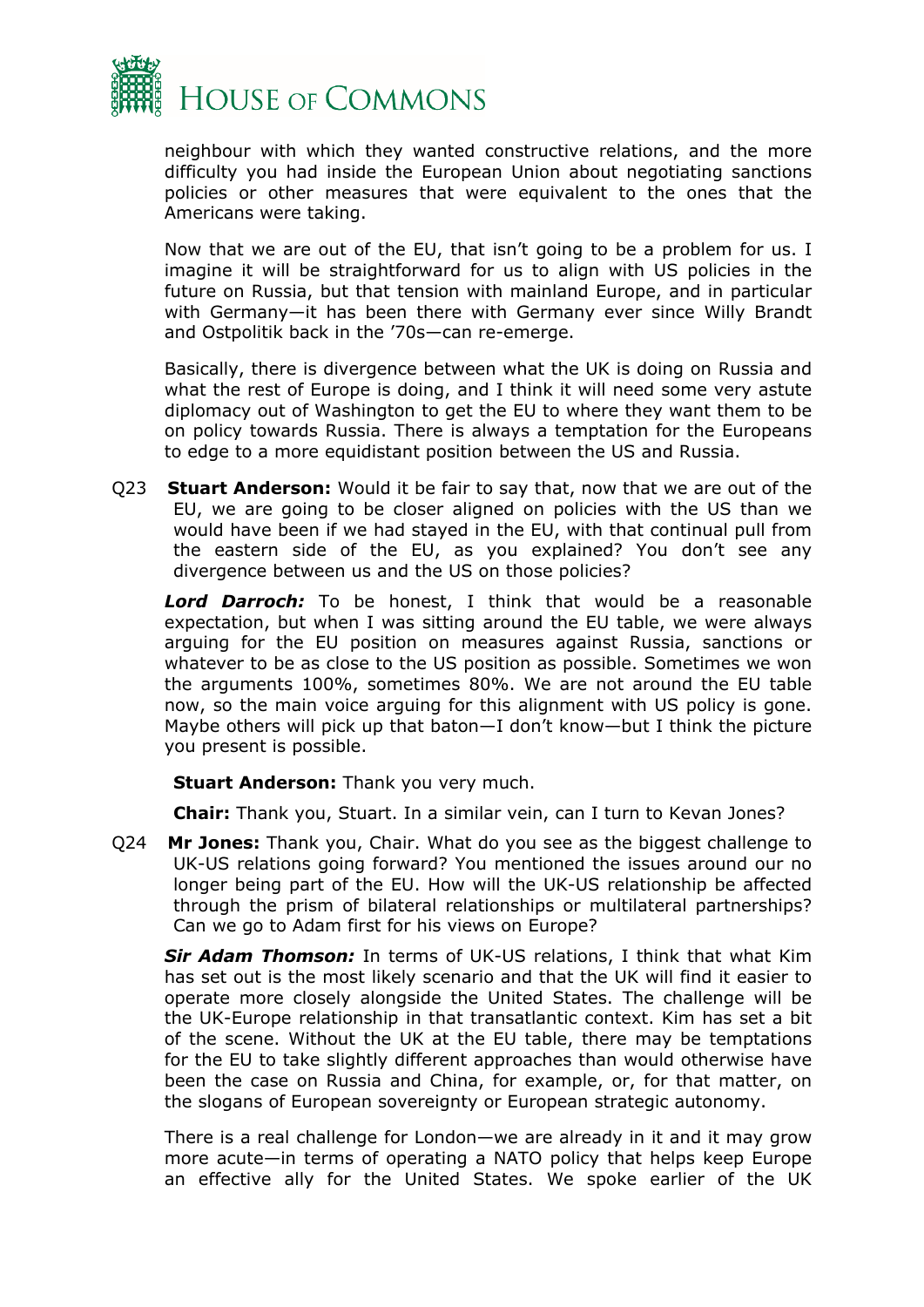

providing niche capabilities and that that was valued—I am sure it is—but in big picture terms, it is not going to be enough for just the UK to help deliver militarily for the United State on Europe's collective defence. And it is not actually going to be okay, I would suggest—but Charlie and Doug will want to comment—for Europe to go on simply providing niche capabilities.

Is the UK going to work closely with its European allies to build a stronger European capability to look after Europe's own defence, so that the United States does not always have to be looking over its shoulder at Europe when it is dealing with crisis with China, or is the UK simply going to be working alongside the US without the capability to move opinion in Europe because it is so close to Washington?

**Chair:** Kevan, are you still there?

**Stuart Anderson:** I think we have lost Kevan.

*Lord Darroch:* Shall I say something? I think Adam summarised it very well. There is not much I want to add. I would just say that I spent quite a lot of the second half of my career working on EU issues, whether in No. 10 or twice in Brussels.

It was a constant feature of life—as in every week; sometimes almost every day—when we were negotiating issues in the European Union for there to be an American angle, an American dialogue going on. We would hear, whether from the embassy in Washington or the US embassy in London, or directly across a transatlantic telephone line, that the US hoped we would be able to achieve a certain outcome from whatever it was we were negotiating.

Sometimes it was something like EU sanctions on Russia, or measures against China or something like that. Sometimes it was a piece of single market legislation that had implications for US exporters, or something like that. I remember all the stuff about the directive on films and TV, which had a big impact, potentially, on Hollywood. That was quite a big issue at the time.

Now that we are out of the EU, it is just a reality that that element of the transatlantic dialogue—of the UK-US dialogue—is no longer there. Charlie Kupchan alluded to that in his introduction. That is just the reality. As he said, we will need to find other elements in which we can contribute to make up for that loss.

Having us as a voice around the EU table was a critical way of the US influencing what the EU was doing. It will now find other partners around that table to carry that particular torch, and it will not be us. That is a loss to the bilateral relationship. It is not the end of the world, and it does not mean that we cannot replace it by being even more valuable in other areas, but it is a loss and it has an impact on all the breadth of the bilateral relationship.

Q25 **Chair:** We are still waiting for Kevan Jones to catch up with us. May I ask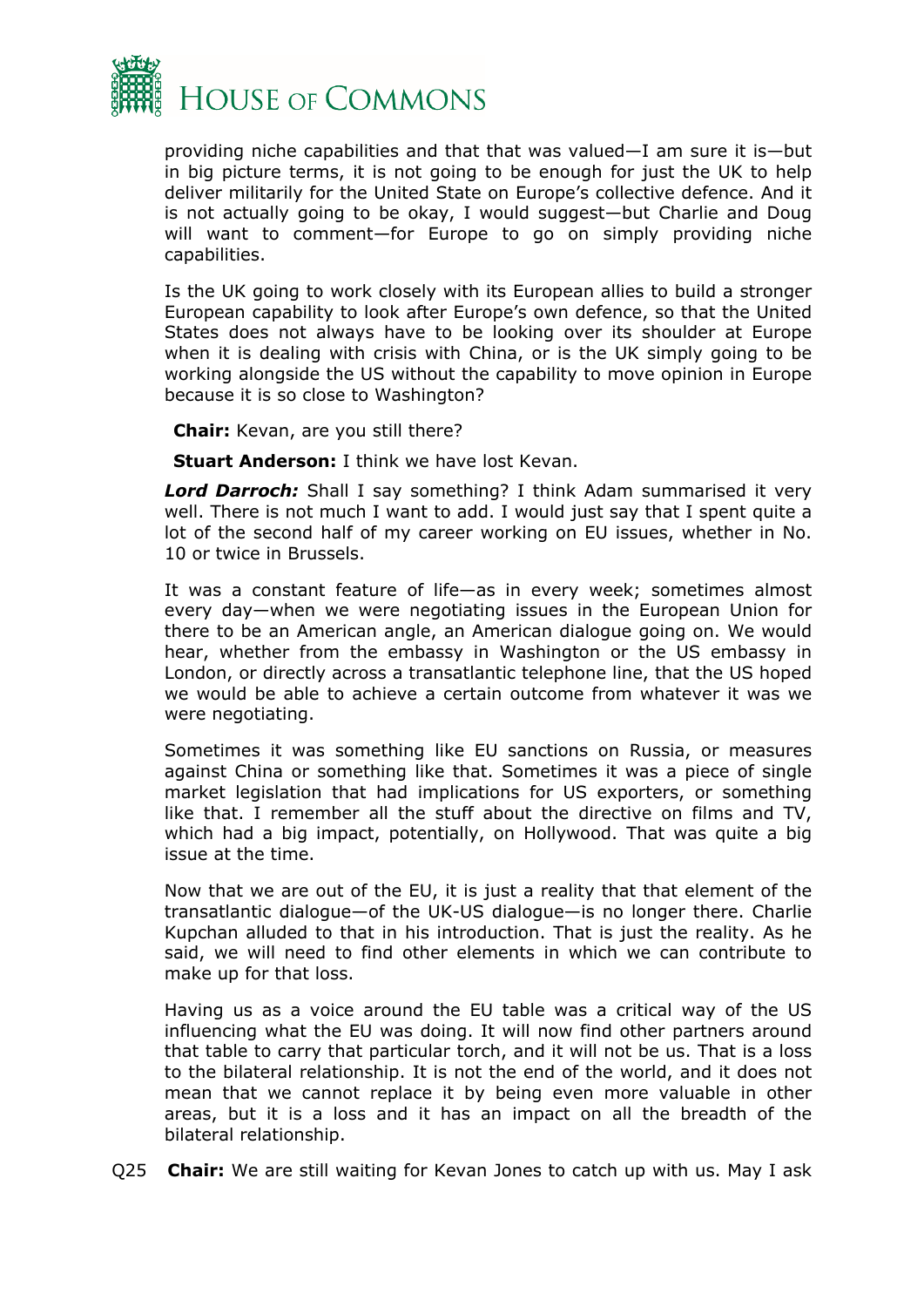

about the need for the US, the UK and the EU to somehow form their own caucus, to speak as one on these international issues? From a military perspective, we have a sizeable military presence—we are the second largest contributor to NATO, and the largest in Europe—and therefore when it comes to defence and security matters, which were not included in the Brexit deal, there is still a missing apparatus, if you like, or forum for us to come together on major strategic policy decisions, the best example being those on China. Dr Charles, do you think that we now need to advance and craft something that allows the voices to be heard around the table?

*Dr Kupchan:* I agree with the spirit of the question and have always been concerned that, given our institutional landscape, some of the most important issues may fall through the cracks. Especially now that the UK does not have a seat at the table in Brussels, you have to ask where we would go to talk about climate change in a transatlantic context. Where are we going to forge a united front on China? Where are we going to talk about cyber-security?

Sometimes you can do it in NATO, but NATO has a clear mandate and a set of rules. Sometimes it will be at a US-EU summit, but the UK is not going to be at those anymore. I think it would be useful for all of us to put on our thinking caps and ask whether there is a need for some kind of US-UK-EU steering group, or a US-UK contact group—whatever you want to call it—where we have an ongoing discussion about all these issues, because many of them, as I said, do not fall neatly into the institutional remit of an existing body.

It is a good question, and I think it is something that we should continue our conversation on. I believe that that kind of forum is needed and is currently missing.

**Chair:** I see that Kevan Jones is back with us now. Kevan, do you have anything further to add?

**Mr Jones:** Sorry about that; the internet is playing up, Tobias. No, that is fine.

**Chair:** Okay. You're not using the same company as General Lute, are you, by any chance?

**Mr Jones:** No. I think it is us both being in rural areas.

Q26 **Chair:** I saw Sir Adam nodding there. You don't have to add anything, but is there anything further you want to add on that triumvirate of EU, US and UK having some form of forum?

*Sir Adam Thomson:* Yes, I would like to very much, because I share your concern about this, Mr Chairman, and I think that Charlie Kupchan has just illuminated very well the difficulties that we can encounter if we don't have a mechanism or mechanisms that can bring the UK together with the United States and the EU on security and defence policy.

I just want to recall that, in times gone by but increasingly episodically, there was a format that brought Washington, Paris, Berlin and London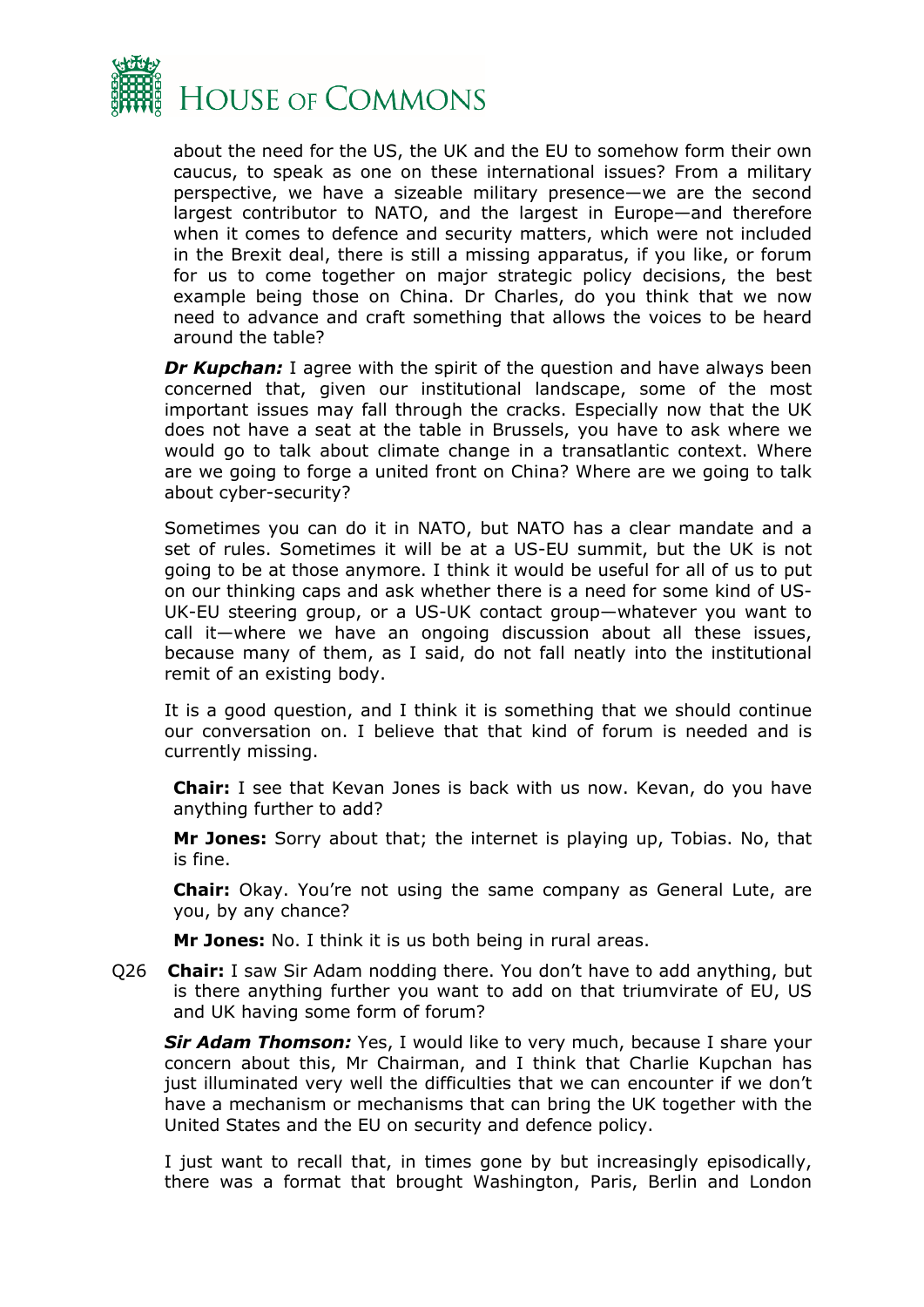

together at very senior levels, with great regularity, to deal with these kinds of issues. I think it is regrettable that it lapsed to a large degree under the Obama Administration, and I think its resuscitation now would meet a real need, possibly—I realise this might not be popular with everyone—with the occasional inclusion of the European Commission, because they are increasingly involved in defence industrial matters that are going to be among the most difficult issues transatlantically.

Q27 **Chair:** Thank you for that. Kim is waving.

*Lord Darroch:* Very briefly, Adam took the words out of my mouth, because I am of a similar generation to him and I remember those meetings in that format—discreet, private meetings—of four countries, and for a while they were extremely useful, I think.

Where it went wrong, in my memory, was that we once had one of those, when Tony Blair was Prime Minister, at Head of Government level, which immediately enraged the other European member states. You may remember that some of them turned up uninvited to dinner at No.10 and sort of burst in. Of course, they were all invited in and given dinner. However, once you raised that little forum to senior level—Foreign Secretary, Foreign Minister or Prime Minister—and it became high-profile and people said things to the press afterwards, it became unusable because the Europeans not invited simply objected too much to it.

I don't know whether it can be discreetly revived at senior official level, but the lack of some sort of forum, as Charlie has identified, is a real problem. At the moment, I think that quite a lot of stuff goes on bilaterally—London to Paris, London to Berlin, and then all three of us individually to Washington—but that is quite a cumbersome and inefficient way of doing things. So, something like that needs to be created, but there are all sorts of political sensitivities around who gets invited and who doesn't.

**Chair:** Well, the only people who benefit if we don't do it, of course, are our adversaries, and we need to remain focused on that. Let us move away from the Europe piece and go to the bilateral. Over to you, Martin Docherty-Hughes.

Q28 **Martin Docherty-Hughes:** Thank you, Chair, although you may be disappointed if I swing it back to the European issue. I take on board some of the evidence in relation to other bodies. I think that one that has been missing from this discussion is the Arctic Council and the way in which it allows our northern European allies, as well as Canada, to engage with the Russian Federation.

Adam, maybe I can come to you. What role does the US expect the UK to play in Brussels—or in Europe, I should say—in a post-Brexit world?

*Sir Adam Thomson:* Thank you for the question. I can't do justice to the Arctic Council part, I am afraid.

However, your mention of it underlines that there are many fora and formats in which countries can concert beyond just the ones we have been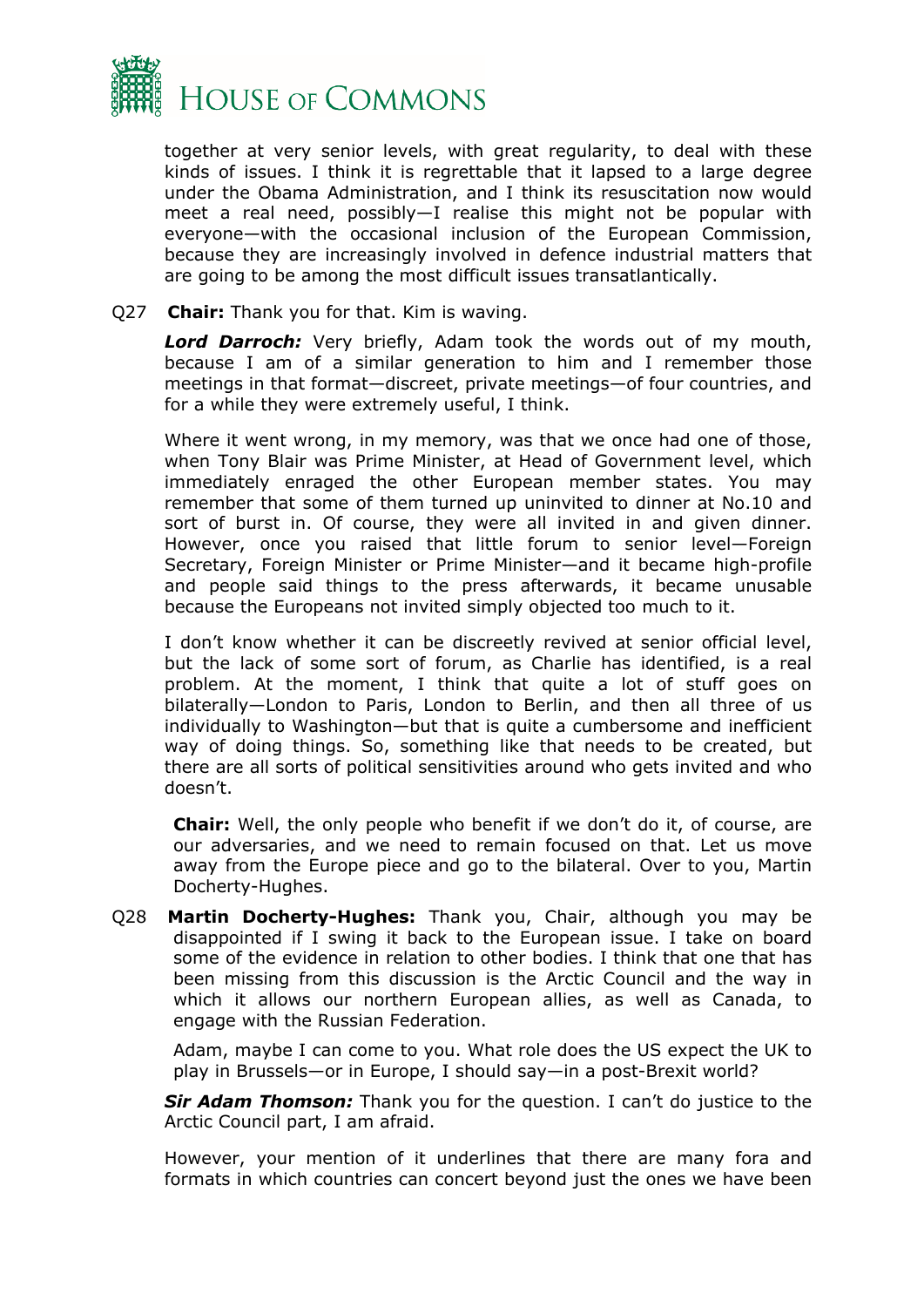

talking about. I think it is really for Charlie and Doug to say what the United States expects of the UK, but if I were an American policy maker, looking at a post-Brexit United Kingdom, and reckoning that I would need to do most of my European security business now with Paris and Berlin, I would be looking to the United Kingdom to see whether it can make itself useful on the big European security issues.

Although we have talked about Russia and China, I think there is a third really critical issue for the transatlantic relationship, and that is a European ambition hugely fuelled by President Trump, but existing well before his presidency, to be able to act with greater capacity, shall we say—I am avoiding the word "autonomy"—on matters of foreign and security policy concerned to Europe.

I do not believe that this is something that President Biden can really turn around. He can make it work better or he can make it go worse, but the ambition in continental Europe to build European capabilities, to have a capacity to resist the coercion of American secondary sanctions over strongly held European foreign policy, is something that I think will grow and develop. If I were in Washington, I would be looking to London to help make that large European movement a transatlantic-friendly one and not one that was adversarial towards Washington.

I have mentioned the defence industry and I think there is a critical area where the United Kingdom can swing things in one way or another. Is this transatlantic defence relationship going to be open, competitive and collaborative? Or is it going to be autarkic, with US industry in one camp and European in another? That is one example. There are many others, where the UK providing leadership on helping—not just pressuring—our European allies to grow their military capabilities and to build much greater European capacity to look after its own security, ought to be very welcome to Washington.

I will close with a topical observation, which is Afghanistan. Tiny numbers of European and American forces are still in Afghanistan. Europeans want to stay there and they cannot do it unless they have specific US enablers. Maybe the Biden Administration wants to stay in Afghanistan, but it is really ludicrous for European allies in NATO to be unable to conduct that modest-scale operation without US support. Here is an area where I think the UK could play a real role.

Q29 **Martin Docherty-Hughes:** To take that further, briefly, I know that Doug has maybe fallen off the call, but my fellow Committee members are usually a bit sick of me talking about article 42.7 of the Lisbon Treaty, which clearly took over from the Western European Union. Most scholars take it to be more demanding of the signatories than NATO's article 5. Is there any consideration about the lacuna left by the withdrawal of the UK from European Union security co-operation? Do you, Kim or Charles have any thoughts on that?

*Sir Adam Thomson:* I will be brief, to let others speak, but the UK's departure leaves a huge hole in EU military capabilities—somewhere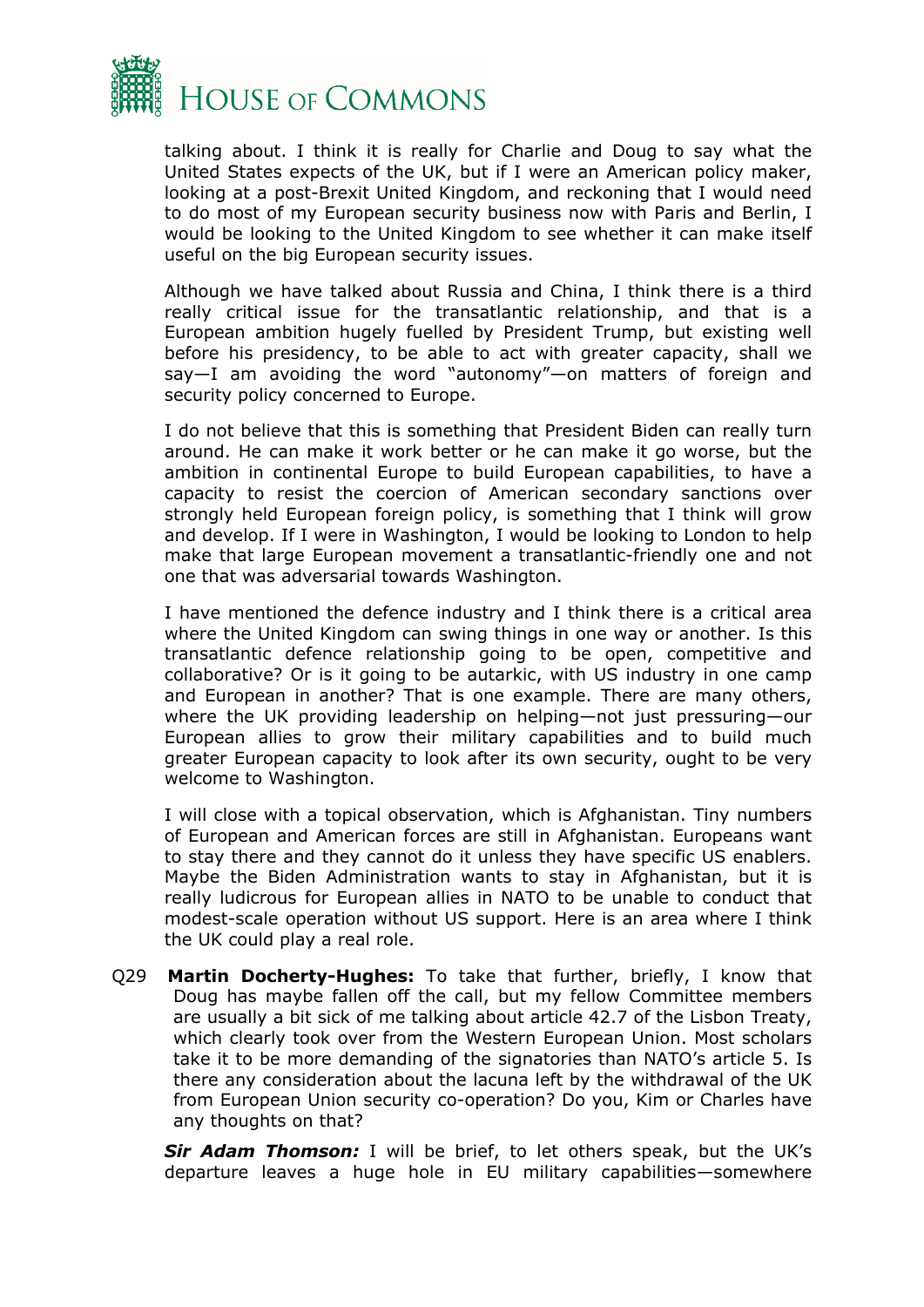

around 20% to 25%, to give it impressionistically—and the EU has to be very careful not to overreach. In the short term, if we are expecting President Biden to recommit to article 5, it is not unreasonable to look to Paris, for example, to confirm that article 42.7 is not in competition with article 5, at the very least.

Q30 **Martin Docherty-Hughes:** I wonder whether any of the other witnesses have anything to say on that.

*Lord Darroch:* Very briefly, I agree with Adam on this. Two unfortunate trends have happened simultaneously: one is, in terms of its impact on EU defence capability, our withdrawal, which as he says reduces it by some 25%, and the other is that the "America first—we don't do consultation" features of the Trump Administration gave Paris the opportunity to argue that America was not just an unreliable ally at that time, but was likely to be an unreliable ally into the future, and therefore it was incumbent on Europe to go further in developing an independent, separate European defence capability.

That French argument—which is still out there, notwithstanding President Biden's election victory—is precisely the wrong conclusion to draw, but it is also where the French have long been. The combination of those two events is quite dangerous, and I agree with Adam's prescription on what needs to happen now.

The French, who are a serious country in terms of defence and military capabilities, need to see reality and recognise that, especially with us outside the EU now, NATO has to be the cornerstone of everyone's defence and must be reaffirmed publicly as that.

**Dr Kupchan:** Could I just add that in many respects, I see this issue of strategic autonomy versus transatlantic unity as a false choice? To me, the issue is whether Europe will invest in and develop a more capable military apparatus. Will it acquire more geopolitical heft? The answer to that depends in part on the UK's participation, in part because the UK is one of the more activist and capable European countries. In my mind, that process should go forward and, if it does, the transatlantic bond will grow stronger. The stronger Europe is, the more seriously we will see Europe as a partner, including the United Kingdom.

Can I assure you that the Trump era is behind us, and that American politics is not going to lead to another unknown unknown? The bottom line is that we have been oscillating, from Clinton to George W. Bush to Obama to Trump to Biden. I cannot tell you what comes next, but the bottom line is that the more able Europe is to act, the more the United States will cleave to it—and if, in some circumstances, on a rainy day, Europe needs to act on its own, it should be prepared to do so.

#### **Martin Docherty-Hughes:** Thank you, Chair.

Q31 **Mrs Lewell-Buck:** I will direct my question to Sir Adam Thomson, please. President Biden has already committed that NATO will be the first alliance that his Administration will seek to rebuild. Do you anticipate any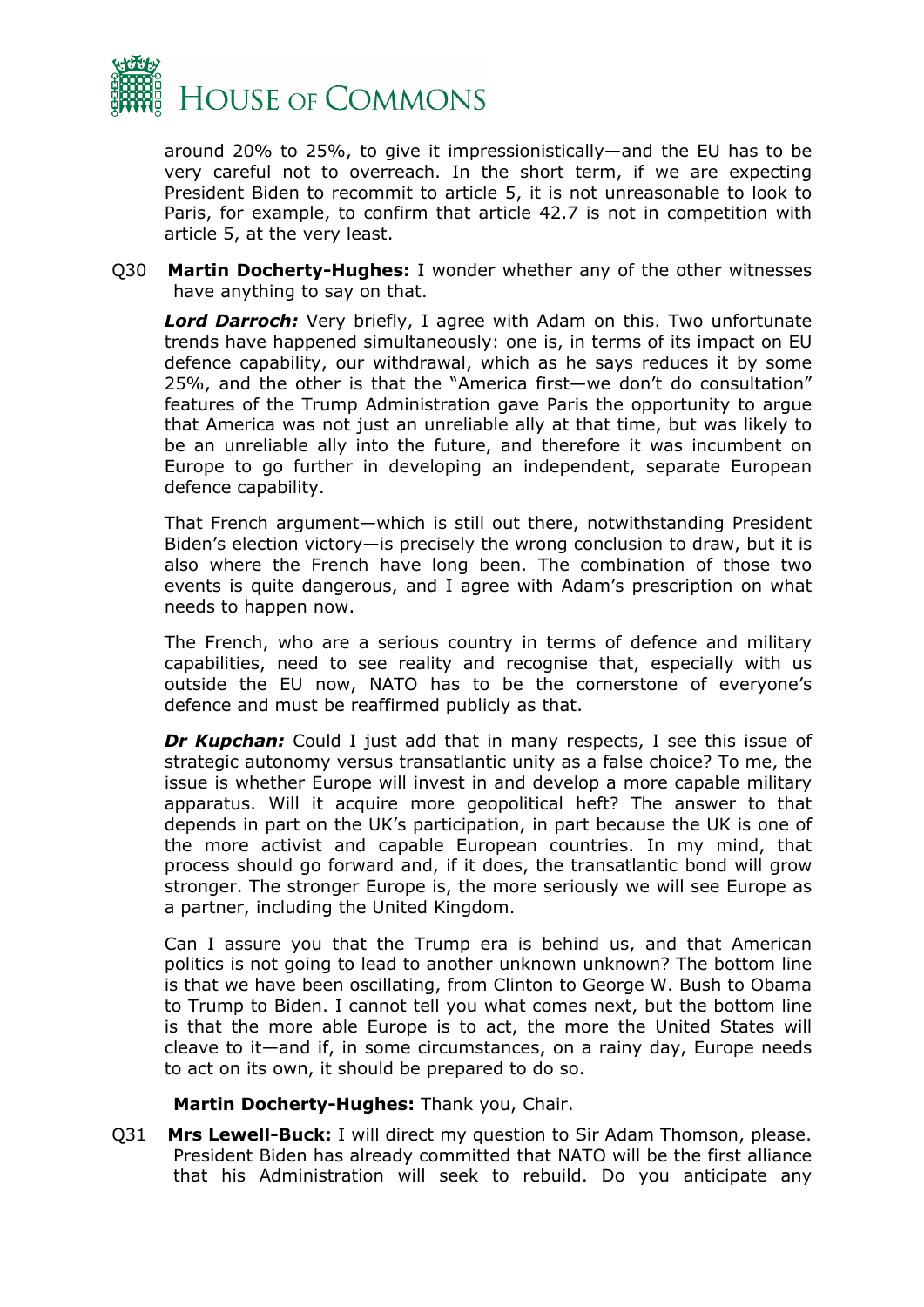

challenges that his Administration may face in doing so, and what might those challenges be?

*Sir Adam Thomson:* I said as my first point in my opening remarks that we should not overdo the anxieties about the health of the alliance or the transatlantic relationship—but we should not be complacent, either. There are some very significant challenges, and President Biden needs to provide the familiar US leadership in addressing them.

I would single out, for NATO specifically, two or three things. One is what we have just been talking about: military capabilities. In my time at NATO, there were 21 identified military capability shortfalls, and every single one of them was European. Some of those shortfalls could be made up with US capabilities, but the US chose not to. If NATO is going to cohere politically—I am not even talking about its defence capability, just its political cohesion—Europeans have to be a whole lot better than they are. As Charlie Kupchan has underlined, this is of geostrategic importance for the transatlantic relationship.

As Charlie has said, the more able Europe is to act militarily the more the United States will cleave to it, so what is President Biden going to do to help that along? He should certainly maintain some of the Trumpian pressure for 2% defence spending, but it has to be an awful lot more sophisticated than that.

I come back again and again to the defence industrial relationship, where Europeans are feeling battered and vulnerable to a much stronger US single defence market and very large US defence business. The European defence industry is very fractured. Are we going to be able to build under President Biden a more co-operative, collaborative transatlantic relationship that actually enables European industry to compete for US business? Kim may want to comment on that.

Other aspects of this are whether Washington will react neuralgically or constructively to French sloganeering about European sovereignty or strategic autonomy. I could go on. A second challenge that is going to be difficult and absolutely requires President Biden's leadership is the NATO strategic concept. The last one was produced in 2010. It is accepted in the alliance that a new one now needs to be drafted. This is the guiding core document that spells out in grand strategic terms what the alliance is all about. Clearly, collective defence will be at its heart, but if it is a 21stcentury approach it is going to need to explain how NATO relates to Russia. At the moment, NATO really has no strategy towards Russia beyond pure deterrence.

It is going to need to talk about some of the things that Charlie and Doug have alluded to: on the one hand, a Biden approach that looks at reducing risk in the West-Russia relationship and that, at the same time, tackles Russia's crimes and misdemeanours; and, on the other, resilience in our own domestic politics.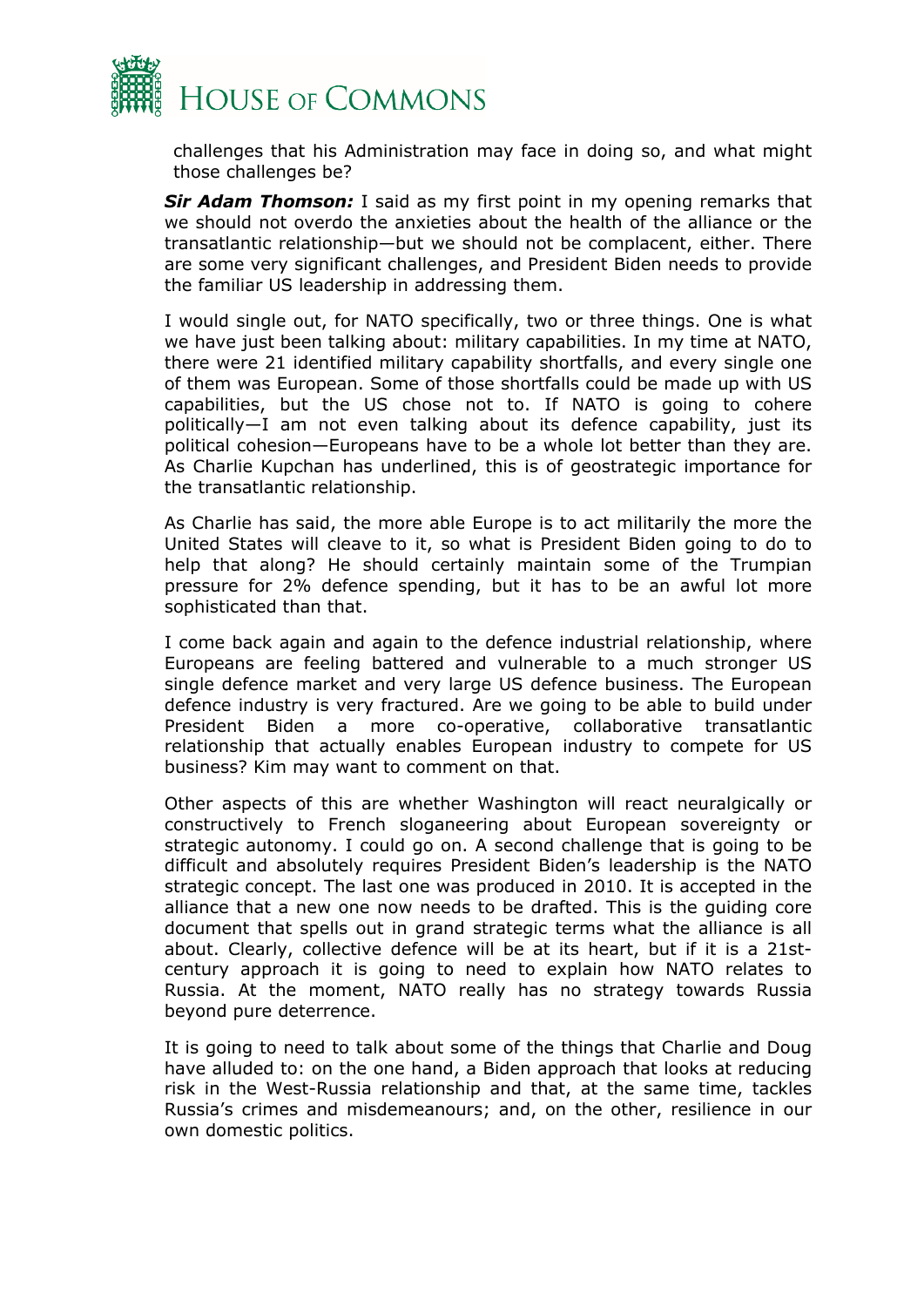

I positively welcome, for the sake of NATO, the focus that Charlie and Doug say that President Biden will place on fixing US domestic politics. That is, for every country, its security centre of gravity, and it is crucial for the alliance that we are all more confident about our politics. Then—Doug is more eloquent than I on this—there are many other aspects of domestic resilience that need to be part of NATO's 21st-century plan. Again, a US lead will be enormously helpful.

*Lord Darroch:* May I chip in on one point that Adam made with which I strongly agree, with an anecdote? It is a quick one, I promise. In my time in Washington, an extremely successful and effective British defence company—a missile manufacturer—had a unique product, which was a small missile with a quite extraordinary level of accuracy: it could take out one car in a convoy while leaving the rest of the convoy untouched.

The US military—I lost count of how many US military officers I talked to said, since there was no direct American equivalent of this, that they really wanted this piece of equipment. It was blocked somewhere in the Department of Defense. They asked whether we could get it unblocked, because they really needed it. We got to the point of signing a bilateral agreement—a memorandum of understanding—negotiated between the two defence ministries, which promised that the American market would be open to this sort of product, yet it was not possible to get the blockages removed in my time in Washington. I believe that is still the case.

Adam's point about a genuinely open US defence market is a strong one. As far as I know, it still doesn't exist.

Q32 **Mrs Lewell-Buck:** Ambassador Lute, are you back with us?

*Ambassador Lute:* Yes, sorry; it is not a lack of attention on my part, just bad bandwidth.

I have a few thoughts on the last couple of comments. First, on Adam's point about the prominence of resilience, I think this will be front and centre for NATO and the US in the course of the next several years. I agree with Adam that the alliance is likely to undertake the revision of its strategic concept. After all, the 2010 version, which is in effect right now, still refers to Russia as a "strategic partner". That is obviously out of date. The key to resilience is that it will be an important topic for the UK to continue—*[Inaudible.]*

**Chair:** I think we have lost him, sadly, Emma.

Q33 **Mrs Lewell-Buck:** Okay, thanks, Chair. I just have one final follow up for Sir Adam Thomson. How can the US and the UK work together to bolster the effectiveness and resilience of NATO? What is it in particular that we need to do?

*Sir Adam Thomson:* Resilience comes in an awful lot of forms, so my answer can only be partial. I have made the point about domestic political resilience; that is for each of us to fix in our domestic politics. On NATO, there is a catchphrase, "We are only as strong as the weakest link". That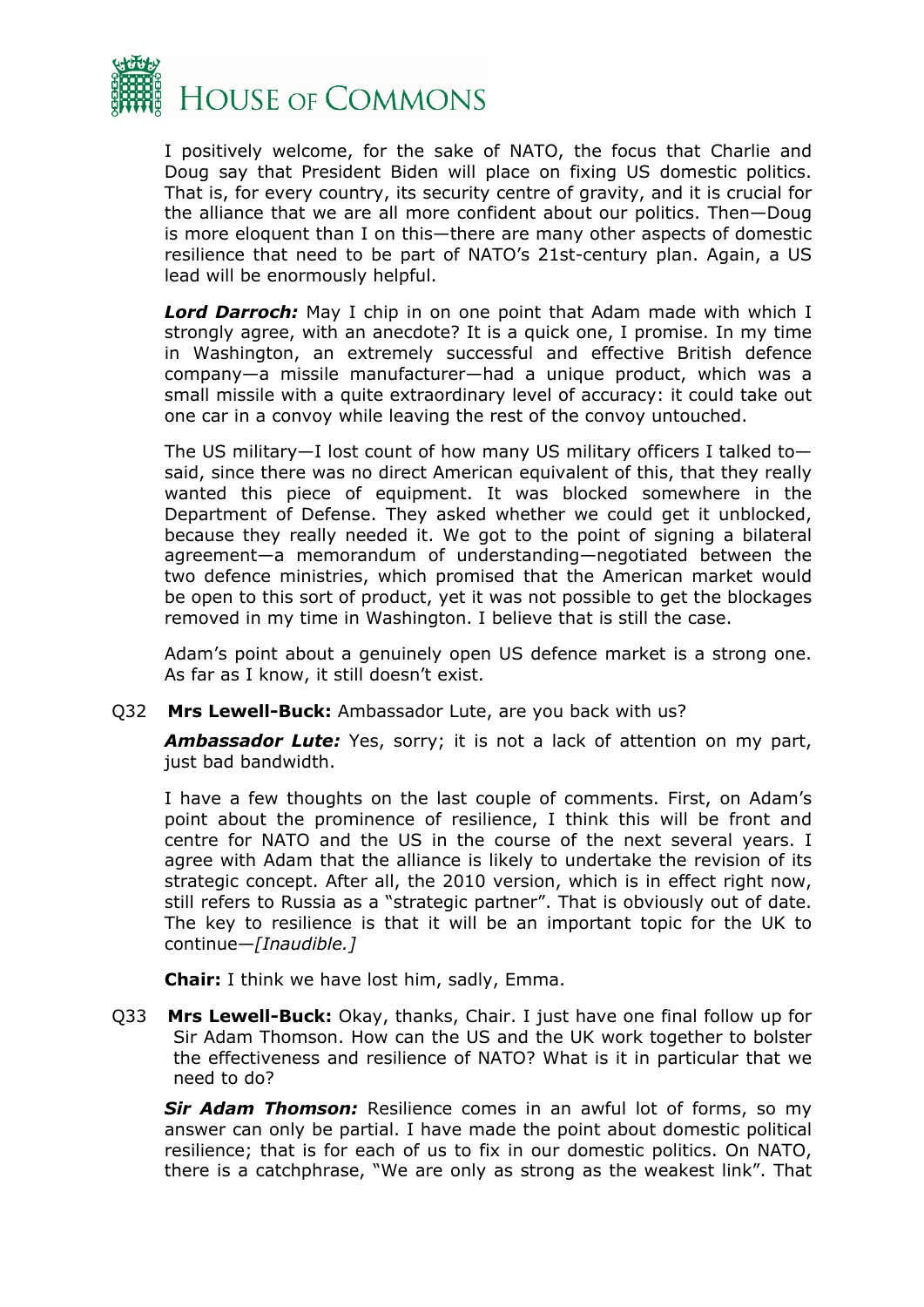

applies to cyber-vulnerabilities—for example, to Russian disinformation and ability to manipulate our own public opinion, and to the various forms of asymmetric and hybrid challenge below the article 5 threshold, where NATO needs to get much better at attributing responsibility to a particular adversary, identifying where the threat is coming from and finding suitable responses to it.

To do some of that, I would say, you cannot find the answers solely inside NATO. A really important bit of UK-US co-operation is ensuring that NATO works with the European Union to produce a combined bi-institutional approach to resilience. The EU has so many of the tools that are relevant to a less than military definition of resilience.

Finally—we have been labouring the point—NATO, militarily, needs a higher degree of resilience than it has at the moment. It particularly needs to be less dependent on some critical US enablers, in case they are engaged elsewhere in the world or transatlantic supply lines are, for one reason or another, blocked.

**Mrs Lewell-Buck:** Thank you. I will leave it there.

Q34 **Chair:** Thank you very much. Can I just check whether General Lute has come back on the line yet? General, give us a shout if you are there. If not, we will press on.

I want to turn to the integrated review—or the absence of it, if I can put it that way. I want to ask both groups on either side of the Atlantic how important it is. We have two former national security advisors here, and those who worked in NATO as well. Is the integrated review watched by other countries? Is it seen as an important statement of intent, or is it not as important as perhaps the Defence Committee likes to believe? Let's start with Kim Darroch—you have probably done a couple of these, haven't you?

*Lord Darroch:* I was national security advisor for the first half of the last review. It was not completed in my time, but it was completed under my successor, Mark Lyall Grant. If I can be frank about the integrated review, I would say three things about it. First, personally, I feel that it has come too soon after the last one, and we are falling into the trap of spending all our time pulling up the whole defence and security machinery, examining the roots and replanting. Then, before it has a chance to get its roots down and start to grow, and before we can implement the lessons of that review, we pull it up again and rethink it all. I can understand why the Government did it, but personally I would have left it longer.

Secondly, I look at what the integrated review is trying to do. I don't like to be frivolous, but it reminds me a bit of the ultimate question of life, the universe and everything, which is put to the Deep Thought computer in "The Hitchhiker's Guide to the Galaxy". The answer comes out as 42. Every aspect that potentially impacts on defence policy is going to be examined here. I can tell you that I am glad I am not the national security advisor overseeing all this, because it is such a vast operation and so many different things are being looked at from a very fundamental start.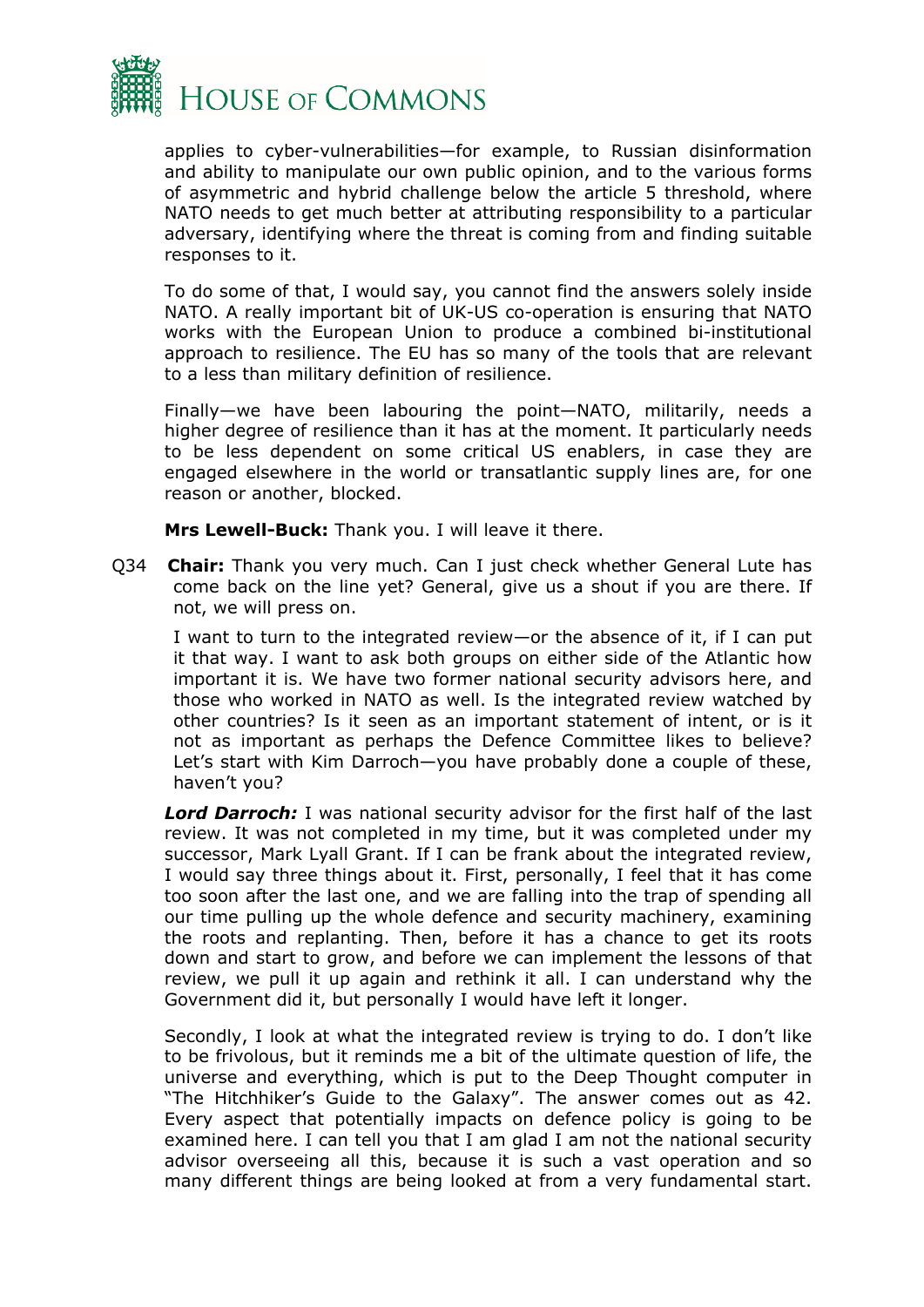

But I think the risk is that they have bitten off too much and will produce rather underwhelming results.

The third point I would make is that I know from continuing friendships inside the Ministry of Defence that there is a lot of frustration at working indeed, at quite a senior level—at the constant postponement of the product of this exercise. People are waiting for their marching orders they are waiting, waiting, waiting—and there is a lot of disappointment every time the thing gets postponed.

My final point is that it is important—I would say it is essential—to consult our major allies as part of this process and see what thoughts or input they have. But I don't think you can usefully do that until we have got some way more down the track towards having some conclusions. At the moment, it feels to me that there are a lot of big questions out there. If you put them to the sort of people I used to talk to when I was in Washington or when I was national security advisor, they would say, "Well, can you tell me how your thinking is developing? Then I will tell you whether we think that is right or not."

We need to get further down the track, but when we have done that and we have got some provisional or preliminary conclusions or thoughts, then of course we should be going to Washington—not necessarily to Washington, but Washington is the subject of this discussion—and saying, "What do you think about this?" On the assumption you would get some thoughtful and insightful comments back, as I am sure you would, you would take them into account in the final product.

*Sir Adam Thomson:* I am tempted to sum up Kim's description of the integrated review as too soon, too much and too late, but he makes some quite valid points. You asked whether these things are watched. In my experience, yes, they are. I was at NATO when the 2015 review was delivered, and it was quite widely admired. It did good things for the UK's reputation in the alliance.

Is it seen as a statement of intent? I am less sure about that. People tend to look for what they want to find in a document of this sort; sometimes they find it and sometimes they don't. If we are talking specifically about NATO, one of the things that allies will be interested to see is whether the UK is prepared to commit a larger percentage of its total military capabilities to alliance tasks or not. At the moment, HMG commits something of the order of 70% of UK military capability to NATO and some allies would like to see us offer more.

I would say it is probably not quite as important as Brits imagine it to be, but it is not unimportant either. It is very important, as Kim says, to make sure that allies are consulted. I don't know whether it is being done with the integrated review, but in previous reviews allies have been embedded in the process. They have had their own offices, helping to develop the reviews' findings and conclusions. That is one good way of signalling commitment to a transparent and constructive alliance approach to this kind of exercise.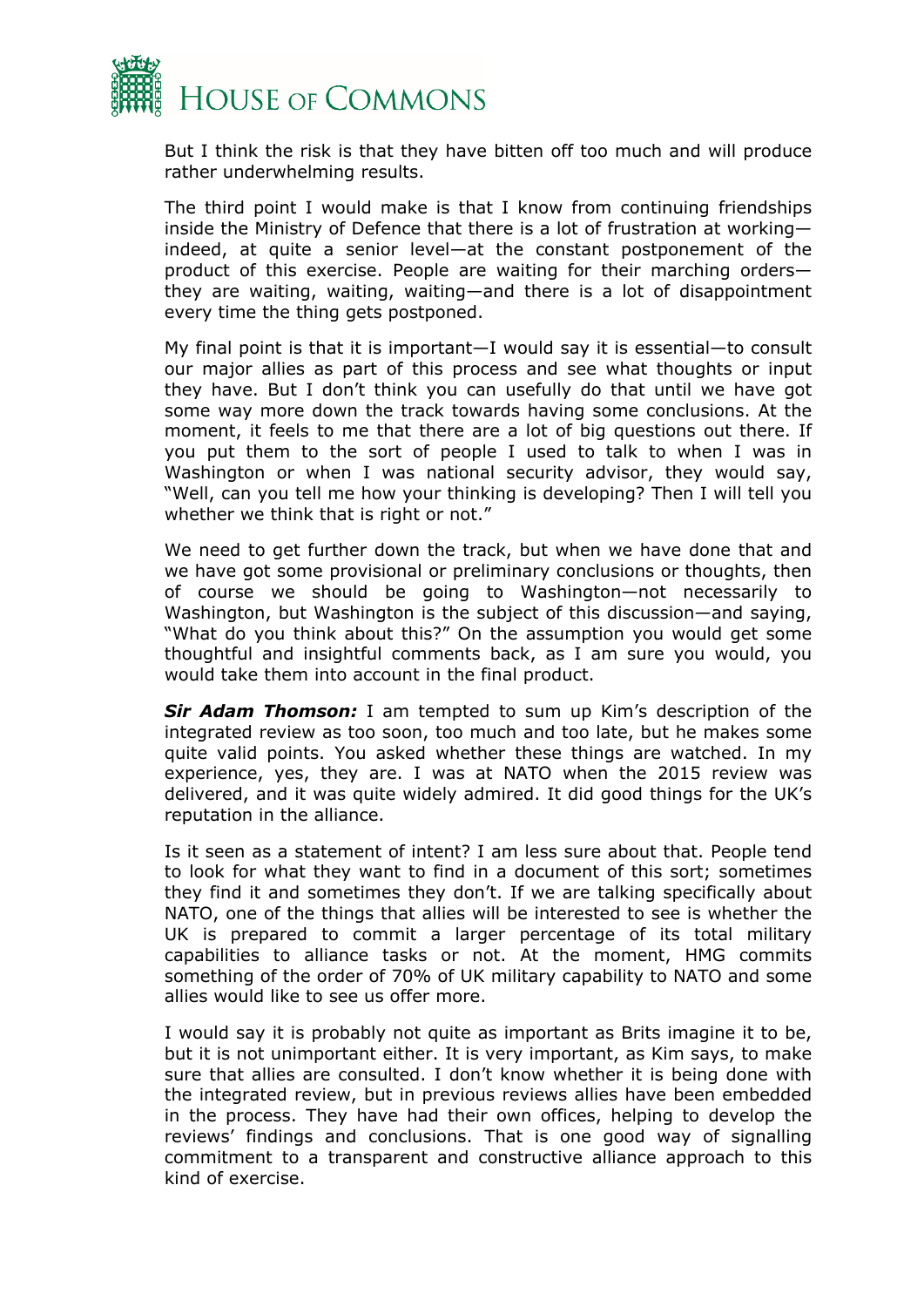

Q35 **Chair:** Thank you for that. Can I ask Dr Charles and General Doug Lute, what do you think is the biggest geostrategic, long-term threat that the United States, the UK and the west faces over the next decade?

*Dr Kupchan:* The issue most front and centre in my own mind is the revitalisation of the western democracies. Having lived in Washington for the last four years, it has been a very unsettling experience. We see that the division of the country is not going to disappear overnight; we hear of extremist threats. President Biden is right to try to reach out across the aisle, but let's be honest, it's not going to be easy.

In many respects, the issue that I think I would put at the top of my list is the domestic agenda that we all face: the future of work in the digital era. What are we going to do to make sure that our own citizens are earning a living wage? What are we going to do to repair domestic political polarisation? My takeaway from the last four years is that we cannot take our liberal democratic way of life for granted and we all need to work hard to make sure that it is here to stay, particularly given the threat that we face externally.

The second and more traditional threat is China. We know from history that when the global balance of power changes, usually there is considerable international instability and turmoil. I do not think that this coming transition in the global balance of power will be any different.

I do think that we will not go back to the bipolarity of the cold war era the world is too interdependent and we have too many shared challenges. I do, however, worry that, especially coming off the last four years, the United States and China are on a downward trajectory. China does not seem ready to give ground, and there are the domestic issues that trouble us on trade and geopolitics but, coming back to the discussion that we had earlier, we need to find a way to be tough on China and to stand up to it while at the same time figuring out how to work pragmatically to address global challenges. Those would be at the top of my list—revitalising ourselves, our domestic democratic way of life and looking at China and how to manage its rise.

Q36 **Chair:** Two very complementary aspects there. General Lute, would you agree with that summation? Would you concur? You are on mute, General. Frustrating—we would love to hear what you have to say on this. We will come back to you in a second. Kim, do you have any quick observations, because I have a couple of questions to follow up? Would you agree with that assessment?

*Lord Darroch:* I thought that Charlie articulated the main challenges so well that it is very difficult to add anything.

Q37 **Chair:** I will ask you another question then. With that in mind, if there is the challenge of Western risk averseness, if you like, or as the Munich Security Conference discussed, the growth of "Westlessness"—the absence of cohesion on what the West stands for and the geopolitical long-term threat of China—this takes us to the integrated review.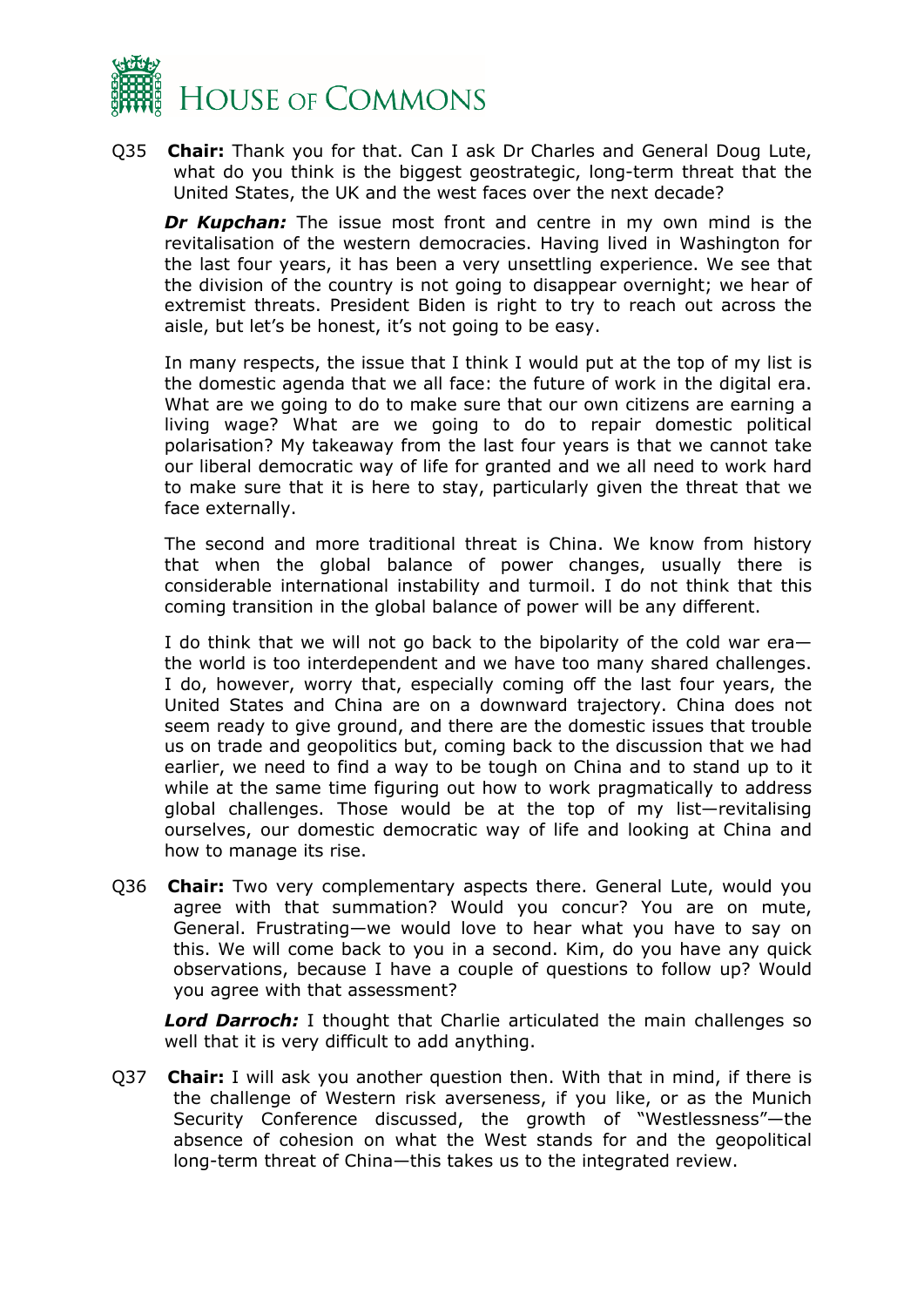

We in our Committee did a study to say what an integrated review should look like—to help the Government along—and we came up with three main themes: first, to define our ambitions in the world, what our place is and our role is; secondly, to confirm the threats that are coming over the horizon, and who our friends are; and, finally, to craft the defence posture to fit around that. That is a pretty simple process to do.

Yes, some money has been thrown at the MoD budget, which is very welcome, but from the equipment plan we are seeing a shortfall, and there is now talk of cutting our Armed Forces by 10,000 personnel. That would mean that the whole of our Army is less than the size of the US special forces.

We do not know where that is going, but were any Minister in the MoD, the FCO or No. 10 listening, would you recommend that our Armed Forces are not cut by such large numbers, if at all?

*Lord Darroch:* The short answer, Chair, is yes, I would.

I have a couple of quick comments. First, I have read what I suspect was a summary of your Committee's conclusions on the integrated review. I was doing a bit of homework and learning a bit more about this bewilderingly broad exercise. I have to say, as a former NSA, when I read what you were recommending in your three points—not wishing to flatter you—I thought, "This is something I could get my arms around—to understand what the questions were and where we were going with this." So, whether the Government have taken your advice or not, I think they should.

Secondly, I would be really worried about reducing further the size of the British Army. I say that in part on the basis of my experience in Washington. I would go into the Department of Defense and occasionally to see General Mattis myself or to take people in to see him and his predecessor under the Obama Administration. One of the things that both would say consistently is, "You are already too small—in terms of your Army. I mean, 80,000 just isn't good enough. You need to be above 100,000. It is a big mistake to reduce to the level you are at. For goodness' sake, do not go down any further and expect to retain your current level of credibility in Washington."

So, if that is where we are going, then unless views in the Department of Defense—which are built from below and reflect the views of a lot of American generals, who have very close relations with their British counterparts—have changed, I think it could potentially be quite risky to our reputation in Washington.

The third thing—just quickly—is that if we believe in global Britain, which I think is the right objective in the post-Brexit world, I think it is right to increase defence expenditure, although I worry that the extra money will go to fill shortfalls in the budget rather than buying new capability, but also I don't think we should be reducing overseas development expenditure. That is not the picture of global Britain that I think we need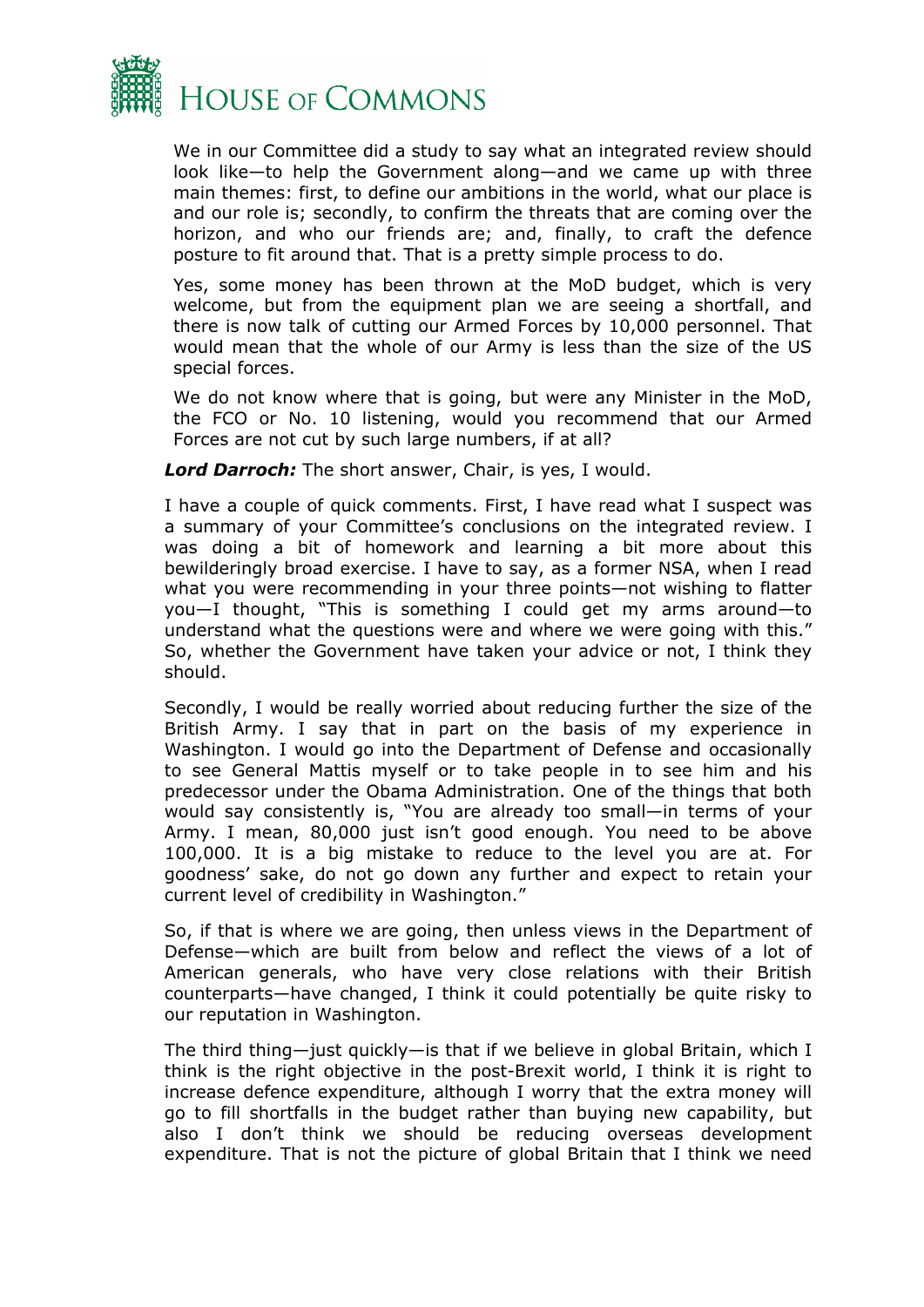

to be projecting overseas, so I am disappointed in the Government's decision, if it's a final decision, to have done that.

Q38 **Chair:** Thank you for that, Kim; it's very helpful. Doug, are you still with us? No, he's not with us. With that in mind—just developing the theme a little bit—we have the geopolitical challenge of the One Belt, One Road programme that we are seeing the Chinese advance. They are luring ever more countries, ensnaring them perhaps, into their sphere of influence. We are putting a lot of money into very high-spec equipment.

Is not forward presence something that we need to think about? I am talking about building friendships and alliances on a more basic level, so that we don't get nudged out in Commonwealth countries—we are seeing this across Africa and Asia as well. Yes, of course we need to build the fifth-generation equipment, but should we not also be expanding our presence in different aspects of the Commonwealth and, indeed, in NATO, to prevent China from advancing, in a very, very slow but methodical way, and nudging us out? Sir Adam?

*Sir Adam Thomson:* As you pose the question, Chairman, it is terribly difficult to say anything other than yes, I agree with you—because I have the luxury of not being the Chancellor of the Exchequer and so I don't have to prioritise. There is a complicated mix to address the problem of "Westlessness". Like Charlie Kupchan, I am 100% of the view that the single most important thing we have to fix is ourselves, and that is the biggest strategic long-term threat. It's social cohesion. It's fairness for all citizens. It's competence. It's justice. But you can't any longer—I mean, less and less separates the domestic and the international. We are more and more entangled with the world, and the world with us.

I guess part of the trick is going to be making what we do abroad work for us domestically, and vice versa. Clearly, that includes sufficient military capability with our allies, not just to defend ourselves but to project our presence. But I think it also includes doing that in ways that build our soft power. Forgive me for being partisan here, but forward presence is also diplomacy. It's there 24/7, 365, virtually everywhere. And that, too, requires a good deal of support. There's no short answer.

Q39 **Chair:** My final question is to Dr Kupchan. It goes back to your very interesting point—just to finish that off. The absence of a China strategy of the EU—it has just signed a new deal with China, so again, that is going to dilute its position on China. But for the US and the UK, in a fresh moment, to be able to reassess where China is going—this is very opportune where we are as countries, in order to move forward, given that threat that's coming over.

But it was actually Russia that I was caught on when you said something about getting them to look more to the west. I am reminded of Peter the Great, going back to his time and his grand embassy. St Petersburg was built after Peter the Great visited England and took a look at what was going on. He wanted to move Russia to look more to the west and be more European. For a couple of centuries, that was the way it was.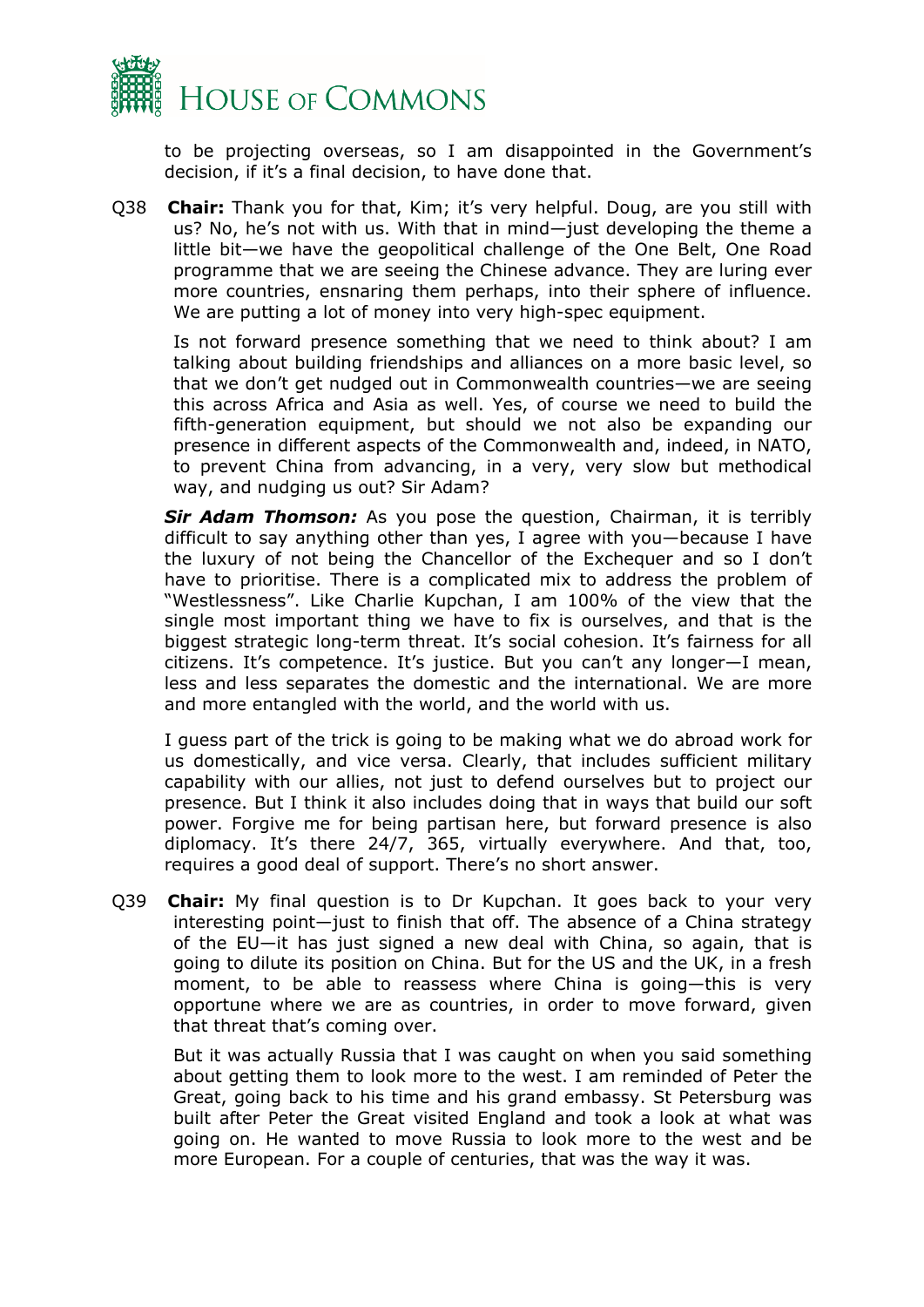

Should we not wake up to the fact that, if we are not careful, on the current trajectory Russia will end up having to choose whether it moves more to the east, becomes subservient and works more closely through Vostok 2018—that massive training exercise that the two nations held rather than being welcomed back into the friendships of the west? I am talking about the long term, obviously, because things that are playing out right now don't resonate with that at all.

**Dr Kupchan:** I align myself with the spirit of your question, and I will maybe tie it to the comments that Adam just made. What China is doing is in some ways pushing out economically more than militarily, and we need to create a response in kind.

I am not sure we can really match them. We can't show up with big bags of money and build ports and roads in Africa and other places where the Chinese are now showing up, but we can take advantage of the degree to which Chinese behaviour is itself working to our advantage. Look at Australia today and the degree to which the Chinese have been pushing it into closer alignment with the Commonwealth and the United States.

At the end of the day, I take a similar position on Russia. The quasialliance between Beijing and Moscow is, in my mind, unnatural. I would think that the Kremlin may wake up sometime soon, look at central Asia, which it used to own more or less, and say, "What the hell happened? It is now a wholly owned subsidiary of China."

The task is difficult because, as I said earlier, I don't know that Putin is ready to take a different approach to the west, but if I were sitting in the Kremlin and I looked at NATO, Ukraine, Georgia and Belarus, I would say, "Is this my most significant threat?" If I looked to the east and I saw China coming on strong, and its military and military technology developing, I would say, "No, I need to worry much more about my east than I do about my west." I am enough of a realist to believe that that day is coming.

One of the conversations that the UK and US should have is how to make that happen. I think the US and the UK are the best placed to have that conversation, and then they can work together to move the EU, although I think it was Kim who said earlier that on the continent there is already concern about that. We have Nord Stream 2 and other issues in the hopper. I believe that there is an opportunity there to pull Russia westward, or at least to signal that this is an option geopolitically. We need to talk about how to make that happen.

**Chair:** That is very, very interesting indeed. These are the sorts of things that I would like to see come out in an integrated review. It would be very interesting to see that. They certainly will come out in our report, when we finally produce it. Whether it will have the same impact, I don't know.

Unless there is any other final comment to make, can I say thank you very much indeed? I think I speak for everyone on the call when I say that the opportunity that presents itself with this new Administration coming in and